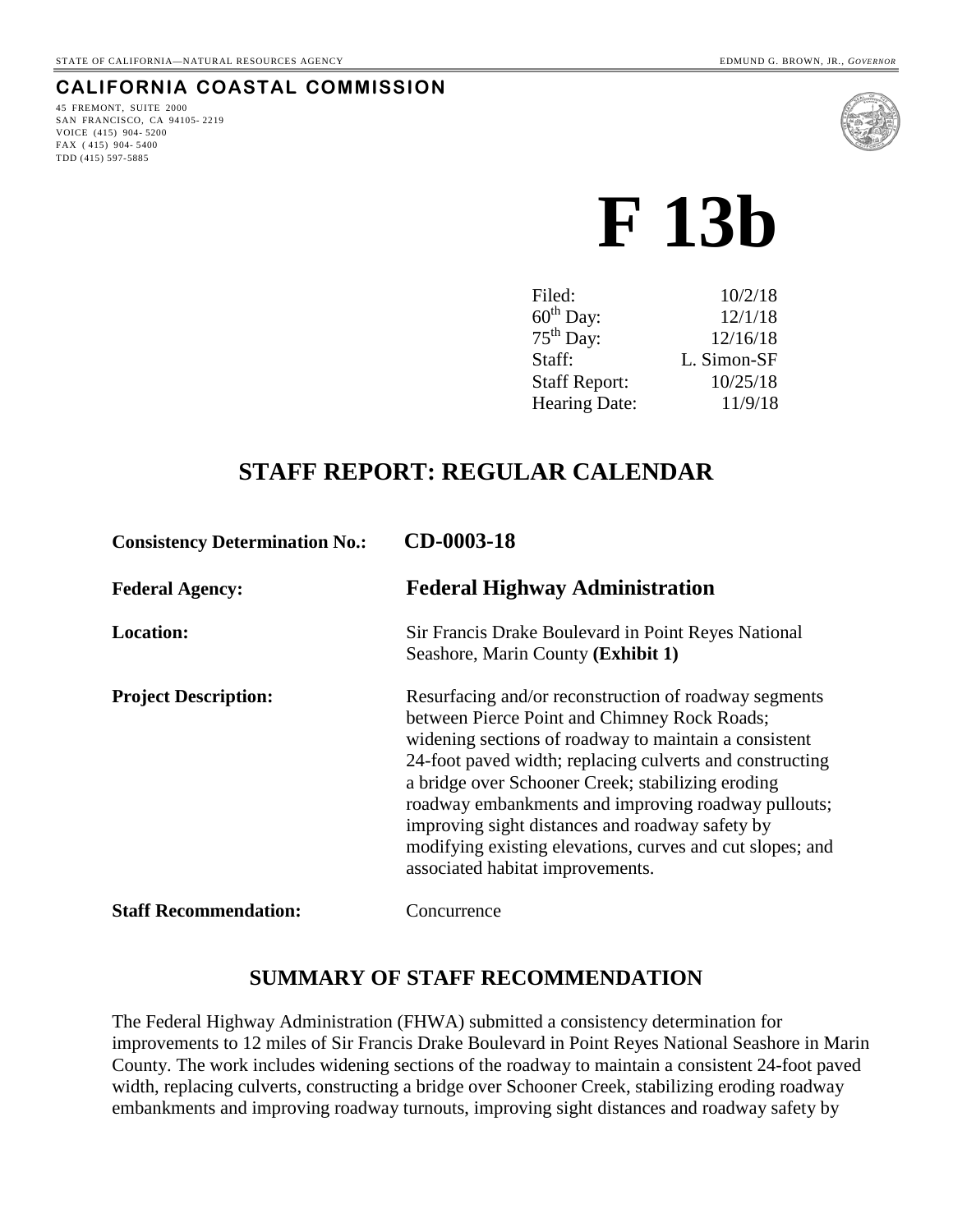modifying existing elevations and curves, and undertaking wetland habitat restoration at Drakes Beach and Home Ranch. The project is necessary in order to restore the structural integrity of the roadway and enhance public safety due to ongoing pavement deterioration, substandard roadway width in numerous areas, and roadway flooding. The project is located entirely on federal land within Point Reyes National Seashore, which is considered excluded from the coastal zone under the Coastal Zone Management Act. As a result, even if the resources affected by the project are the types of resources protected by the policies in Chapter 3 of the Coastal Act, if they lie exclusively within the Seashore and do not support resources outside the Seashore, they are not treated as "coastal" resources for purposes of the Commission's federal consistency review. Thus, in its evaluation of the project's consistency with those resource protection policies, the Commission analyzes spillover effects on resources located beyond the seashore boundary.

The project is an allowable use under Section  $30233(a)(4)$  of the Coastal Act, and while it is the least environmentally damaging feasible alternative it will generate unavoidable permanent and temporary impacts to wetland habitats located immediately adjacent to the project corridor. However, these impacts will occur within the Seashore boundary, will affect primarily wetlands found in roadside ditches, and are minimized to the greatest extent practicable. The project includes mitigation measures to minimize adverse effects and more than offset them with new wetland creation and enhancement. The staff therefore recommends that the Commission find the proposed project consistent with the wetland policy of the Coastal Act (Section 30233(a)). The project includes erosion control measures to minimize adverse impacts to water quality within the project area, and would not cause significant adverse water quality impacts to coastal waters. The staff therefore recommends that the Commission find the proposed project consistent with the water quality protection policies of the Coastal Act (Sections 30231 and 30232).

The roadway improvements would generate temporary short term inconvenience to public access and recreation during construction periods, but these effects are unavoidable and more than offset by the project's overall long-term improvements to public access and recreation. Therefore, the staff recommends that the Commission find the proposed project consistent with the public access and recreation policies of the Coastal Act (Sections 30210, 30213, 30220, 30221, and 30223). Visual quality effects would arise from slightly enlarged cut slopes and vegetation removal necessary to provide a consistent and safe 24-foot-wide roadway. All disturbed areas would be revegetated with native plants and restored to pre-construction conditions and the project would not adversely affect scenic visual resources of the coastal zone. Therefore, the staff recommends that the Commission find the proposed project consistent with the visual resource protection policy of the Coastal Act (Section 30251). Based on the cultural resource inventory and evaluation work undertaken by the FHWA within the project area, and the concurrence by the State Historic Preservation Officer that the project would not adversely affect cultural resources, the staff recommends that the Commission find the proposed project consistent with the cultural resource policy of the Coastal Act (Section 30244).

The staff recommends that the Commission **concur** with the Federal Highway Administration's consistency determination CD-0003-18. The motion and resolution are on **Page 4** of this report. The standard of review for this consistency determination is the Chapter 3 policies of the Coastal Act.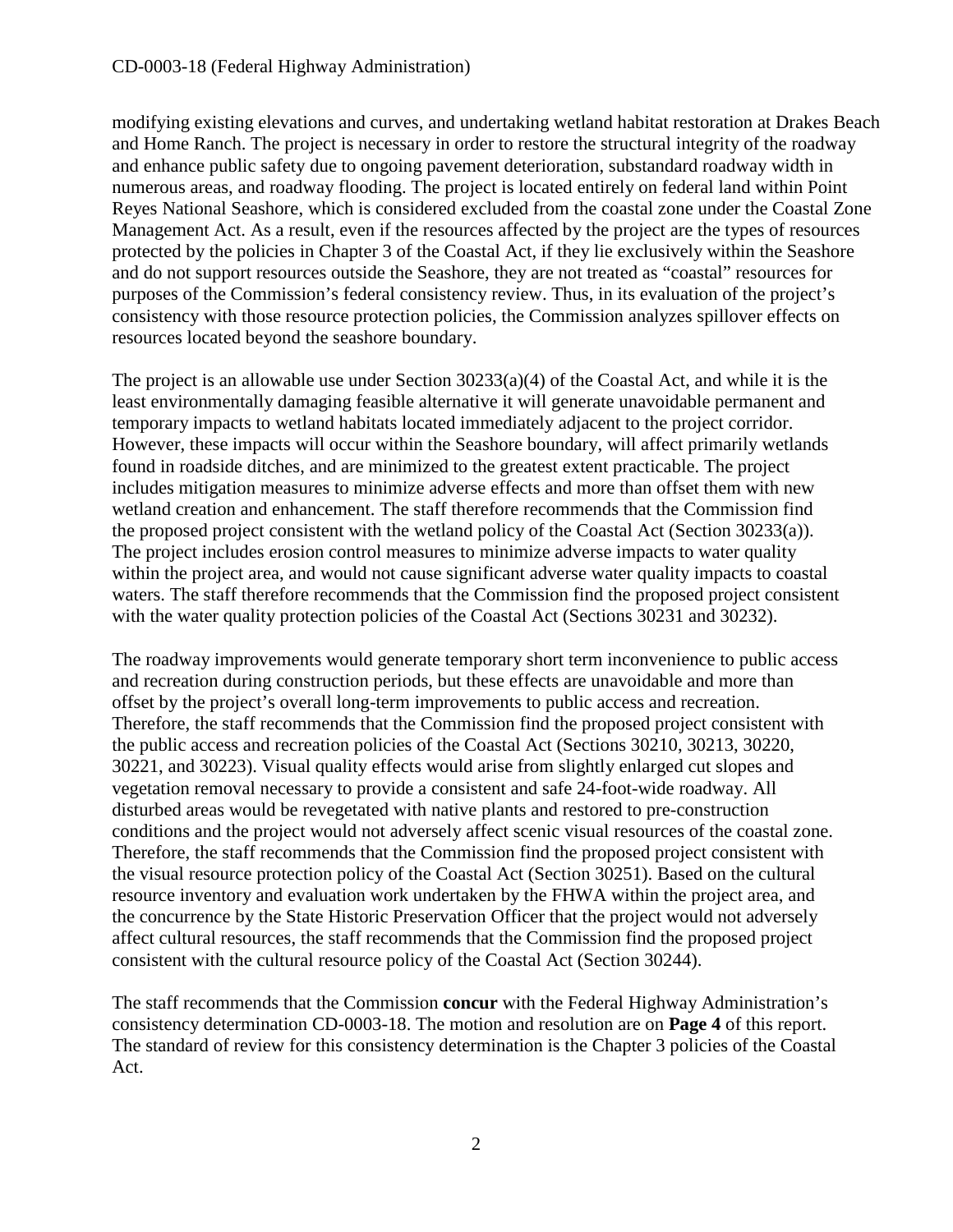## **TABLE OF CONTENTS**

|  | FEDERAL AGENCY'S CONSISTENCY DETERMINATION  4        |    |
|--|------------------------------------------------------|----|
|  |                                                      |    |
|  |                                                      |    |
|  |                                                      |    |
|  |                                                      |    |
|  | C. OTHER GOVERNMENTAL APPROVALS AND CONSULTATIONS 10 |    |
|  |                                                      |    |
|  |                                                      | 20 |
|  |                                                      |    |
|  |                                                      | 24 |
|  |                                                      |    |
|  |                                                      |    |
|  |                                                      |    |

## **EXHIBITS**

- 1. [Project Location Map](https://documents.coastal.ca.gov/reports/2018/11/F13b/F13b-11-2018-exhibits.pdf)
- 2. [Photographs of Roadway Conditions](https://documents.coastal.ca.gov/reports/2018/11/F13b/F13b-11-2018-exhibits.pdf)
- 3. [Proposed Roadway Improvement Cross-Sections](https://documents.coastal.ca.gov/reports/2018/11/F13b/F13b-11-2018-exhibits.pdf)
- 4. [Schooner Creek Bridge Plan](https://documents.coastal.ca.gov/reports/2018/11/F13b/F13b-11-2018-exhibits.pdf)
- 5. [Photographs of East Schooner Creek Erosion](https://documents.coastal.ca.gov/reports/2018/11/F13b/F13b-11-2018-exhibits.pdf)
- 6. [East Schooner Creek Stabilization Sites](https://documents.coastal.ca.gov/reports/2018/11/F13b/F13b-11-2018-exhibits.pdf)
- 7. [Drakes Beach Wetland Restoration Plan](https://documents.coastal.ca.gov/reports/2018/11/F13b/F13b-11-2018-exhibits.pdf)
- 8. [Drakes Beach Wetland Restoration Planting Plan](https://documents.coastal.ca.gov/reports/2018/11/F13b/F13b-11-2018-exhibits.pdf)
- 9. [Home Ranch Pond 2 Plan](https://documents.coastal.ca.gov/reports/2018/11/F13b/F13b-11-2018-exhibits.pdf)
- 10. [Home Ranch Pond 9 Plan](https://documents.coastal.ca.gov/reports/2018/11/F13b/F13b-11-2018-exhibits.pdf)
- 11. [Typical Roadside Wetland Impacts South](https://documents.coastal.ca.gov/reports/2018/11/F13b/F13b-11-2018-exhibits.pdf)
- 12. [Typical Roadway Wetland Impacts North](https://documents.coastal.ca.gov/reports/2018/11/F13b/F13b-11-2018-exhibits.pdf)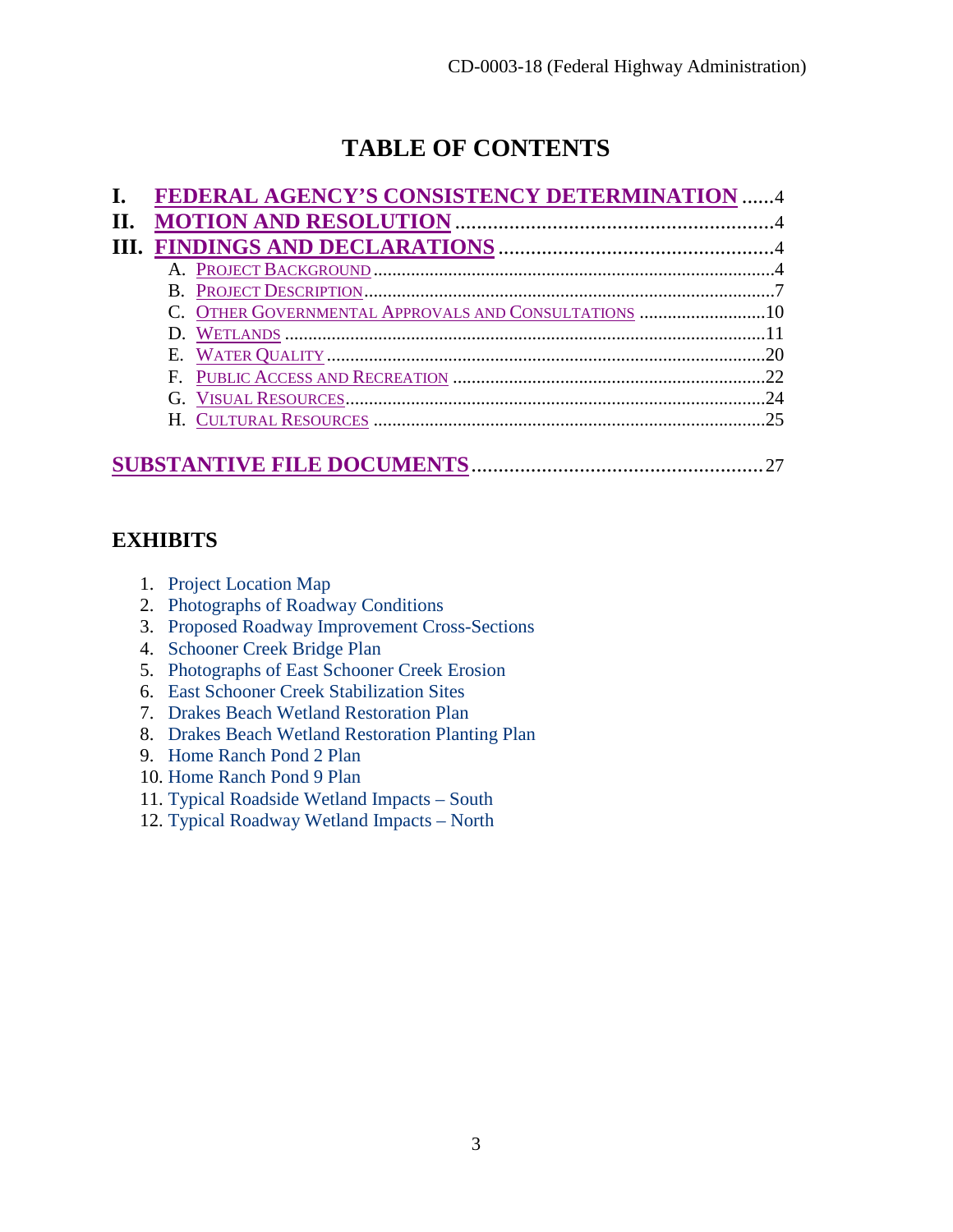## <span id="page-3-0"></span>**I. FEDERAL AGENCY'S CONSISTENCY DETERMINATION**

The Federal Highway Administration has determined the project consistent with the California Coastal Management Program.

## <span id="page-3-1"></span>**II. MOTION AND RESOLUTION**

#### **Motion**:

*I move that the Commission concur with consistency determination CD-0003-18.* 

Staff recommends a **YES** vote on the motion. Passage of this motion will result in a concurrence in the determination of consistency and adoption of the following resolution and findings. An affirmative vote by a majority of the Commissioners present is required to pass the motion.

#### **Resolution:**

*The Commission hereby concurs with consistency determination CD-0003-18 by the Federal Highway Administration on the grounds that the project is fully consistent, and thus consistent to the maximum extent practicable, with the enforceable policies of the California Coastal Management Program.* 

## <span id="page-3-2"></span>**III. FINDINGS AND DECLARATIONS**

#### <span id="page-3-3"></span>**A. PROJECT BACKGROUND**

The Federal Highway Administration's (FHWA) 2018 *Supplemental Environmental Assessment* (*SEA*) for the Sir Francis Drake Boulevard (SFDB) Improvement Project provides background information on the current condition of the roadway and the need for the proposed project. SFDB extends from Route 101 in Greenbrae, north of San Francisco, westward approximately 43 miles to the intersection with Chimney Rock Road and Lighthouse Road in Point Reyes National Seashore (Seashore), and is the primary north-south roadway within the Seashore (**[Exhibit 1](https://documents.coastal.ca.gov/reports/2018/11/F13b/F13b-11-2018-exhibits.pdf)**). SFDB crosses a number of waterways and drainages, including East Schooner Creek, Schooner Creek, and their tributaries. The 12-mile-long segment of SFDB between Pierce Point Road and Chimney Rock Road runs through agricultural lands used for cattle grazing and passes through numerous ranches that are scattered across the peninsula. SFDB provides primary access to both ranching facilities and Seashore destinations, and is used by personal vehicles, National Park Service vehicles and shuttle buses tourist buses, school buses, milk trucks, hay trucks, recreational vehicles, and bicyclists.

The *SEA* states that purpose of the roadway improvement project is to:

*. . . restore the structural integrity of SFDB and enhance safety for all users while reducing ongoing maintenance requirements. Within the project area, SFDB is narrow and deteriorating at an accelerated pace. The declining condition may necessitate vehicle restrictions or closures if not rehabilitated in the near future.*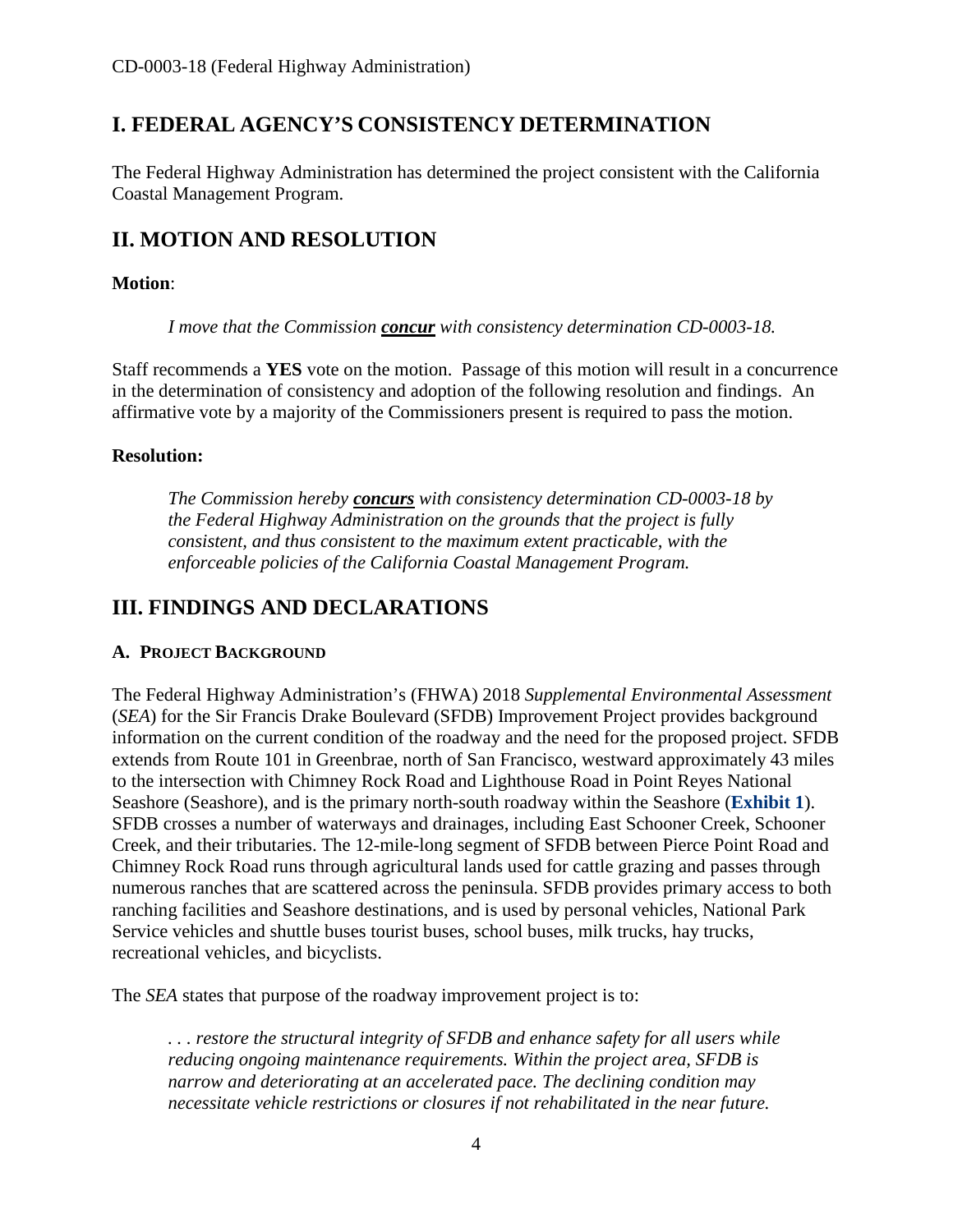*Between project mile (PM) 9 and PM 10, a 0.5-mile section of the roadway also floods seasonally, which restricts access because the road becomes impassible. SFDB was originally an unimproved dirt road that was chip sealed and has never undergone major rehabilitation. The existing pavement was not designed to handle the current traffic loads. Marin County* [which holds an easement for SFDB across the Seashore, and which pre-dates the 1962 establishment of the Seashore<sup>[1](#page-4-0)</sup>] has carried out partial and temporary repair projects over the years to *keep the road operational and to meet the needs of the traveling public. SFDB is now at an age where a comprehensive repair project is needed to ensure continued service . . . .* 

The *SEA* next examines the three elements that are driving the need for the road improvement project: pavement deterioration, substandard roadway width, and flooding (**[Exhibit 2](https://documents.coastal.ca.gov/reports/2018/11/F13b/F13b-11-2018-exhibits.pdf)**). Regarding pavement deterioration, the *SEA* states that:

*The existing pavement was not designed for the current traffic loads. Pavement along SFDB is badly oxidized, heavily patched, lacks shoulder support, and demonstrates significant cracking and edge damage in some sections. Potholes, edge raveling, and rutting in the wheel paths also exist. Standing water in shallow ditches has contributed to pavement failures between the Schooner Creek crossing and Rogers Ranch (approximately PM 10). The current deteriorating state of the roadway requires maintenance beyond normal pavement preservation, including frequent patching of potholes, patching of edge failures, and installing tubular traffic marker posts on the edge of the road to mark unsafe pavement edges undercut by water erosion. Maintenance can no longer keep the road open to vehicles at all times. One section of road is currently limited to two-way alternating traffic due to an edge failure and standing water on the road. The lack of a stable road shoulder is routinely causing vehicles to drop tires into roadside ditches (pers. comm. Mills 2015).* 

The *SEA* next describes how substandard roadway width creates public safety issues:

 $\overline{a}$ 

*Existing pavement widths on SFDB generally vary from 18 feet to 24 feet, with isolated areas as wide as 27 feet along switchbacks. The existing roadway has no shoulders in many areas. These narrow conditions provide little or no room for errant vehicles to correct without running off the edge of the road. Switchbacks on hills and flood-prone areas show evidence of tires dropping off pavement edges. The road width does not provide sufficient clearance for vehicles and* 

<span id="page-4-0"></span><sup>&</sup>lt;sup>1</sup> The *SEA* states that "Portions of what is now SFDB were developed between 1857 and 1877 to connect the peninsula's tenant ranches. In 1874 a new road was constructed between Tomales Bay and Drakes Estero, near Historic G Ranch. By 1916 the road from Inverness had been improved as far as Historic G Ranch . . . The road was paved in the 1920s and rerouted around the core of the Historic F Ranch. Residents requested road improvements from Historic G Ranch to the Point Reyes Lighthouse in 1924, and a bond was passed in 1925 to build a permanent road. Road construction quickly ensued, and by 1931 the road that is now SFDB took on its current alignment (NPS 2014e, Leach-Palm et al. 2015)."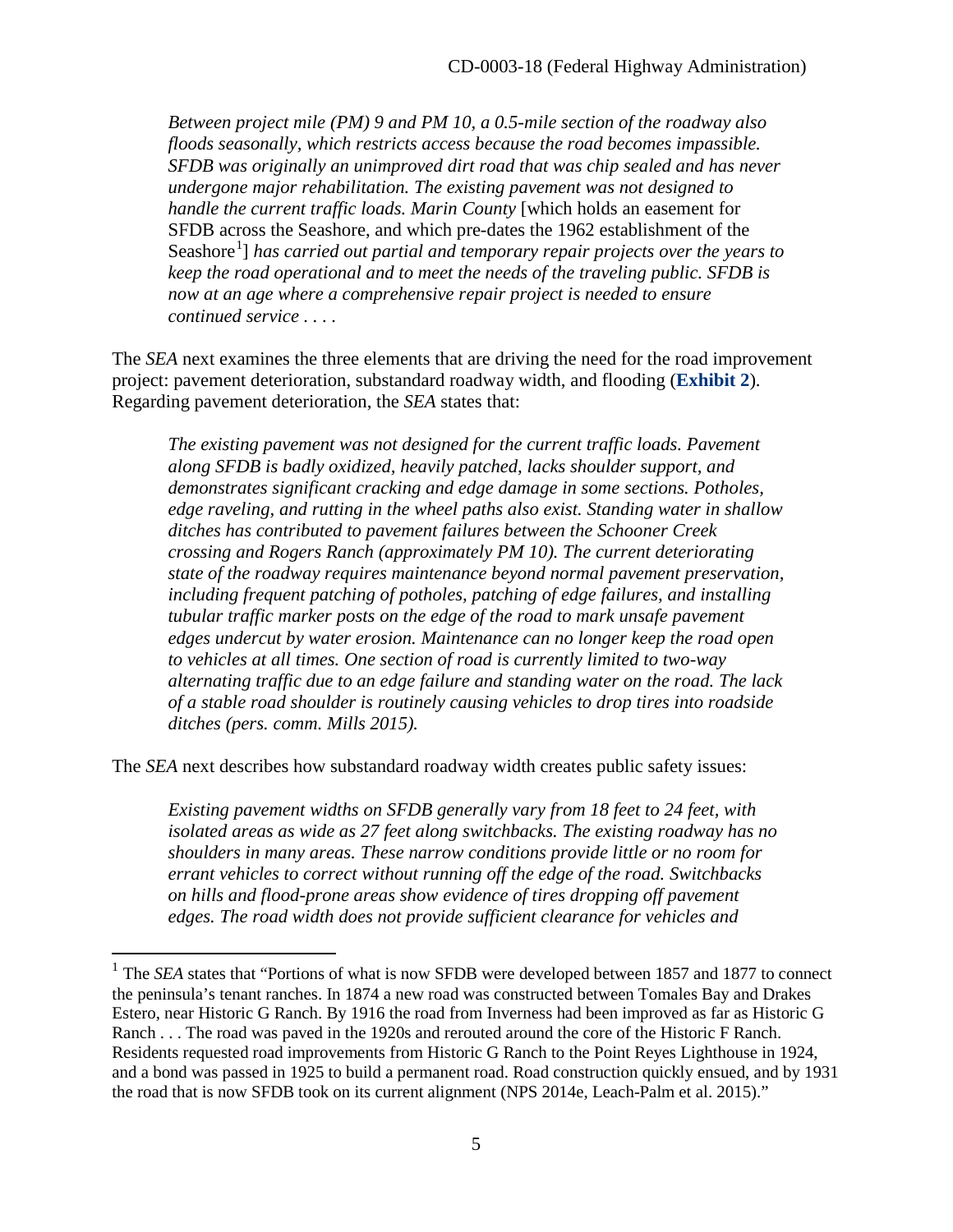*bicycles to safely pass each other without traveling into opposing lanes. Larger vehicles, such as recreational vehicles, school buses, park shuttles, and milk trucks, frequently encroach into the opposing travel lane due to the narrow width of the road. This scenario not only creates safety concerns, but puts stress on the pavement edges, requiring additional maintenance. Drivers typically expect uniform or consistent roadway design, which can improve their ability to respond to situations on the roadway. The inconsistent widths along the project route present safety concerns because the roadway lacks the predictability users expect, particularly users who are not familiar with the roadway, such as tourists.*

The *SEA* states that adverse effects of flooding along sections of SFDB also drive the need for the proposed project:

*Seasonal flooding along a 0.5-mile section of the roadway between PM 9 and PM 10 restricts access to various destinations and affects staff, visitors, and ranchers. Because of the existing narrow roadway width, vehicles are susceptible to running off the road and into ditches during flooding. In addition, East Schooner Creek crosses this section of SFDB through a culvert and flows through heavy brush and trees on the north side of the roadway until it flows into Schooner Creek. As a result of sediment deposits, the elevation of the creek channel has increased and is now nearly the same level as the roadway, resulting in standing water that has damaged pavement. Dredging the channel regularly as a maintenance measure is not feasible due to the presence of wetlands and potential for California red-legged frog (Rana draytonii), which is a species listed as threatened under the federal Endangered Species Act.*

As a result, the FHWA, in cooperation with Marin County and the NPS, has proposed the SFDB Improvement Project to address the above-referenced long-standing and ongoing maintenance issues. This proposed project follows a recently completed project implemented by the NPS. On September 16, 2014, the Commission's Executive Director concurred with negative determination ND-0024-14 submitted by the NPS for road improvement projects in the Seashore. This project consisted of rehabilitation and repaving of approximately 22 miles of roads and adjacent parking areas in order to improve roadway safety, avoid roadway failures, restore drainage features, reduce erosion, and prevent damage to wetland and riparian habitat adjacent to Limantour Road and associated parking areas, Lighthouse Road and Lighthouse Visitor Center parking area, Chimney Rock Road and associated parking areas, South Beach parking lot, and other roads and parking areas within the Seashore.

The proposed project is located entirely on federal land within Point Reyes National Seashore, which is considered excluded from the coastal zone under the Coastal Zone Management Act. As a result, even if the resources affected by the project are the types of resources protected by the policies in Chapter 3 of the Coastal Act, if they lie exclusively within the Seashore and do not support resources outside the Seashore, they are not treated as "coastal" resources for purposes of the Commission's federal consistency review. Thus, in its evaluation of the project's consistency with those resource protection policies, the Commission analyzes spillover effects on resources located beyond the seashore boundary. Subsequent sections of this report examine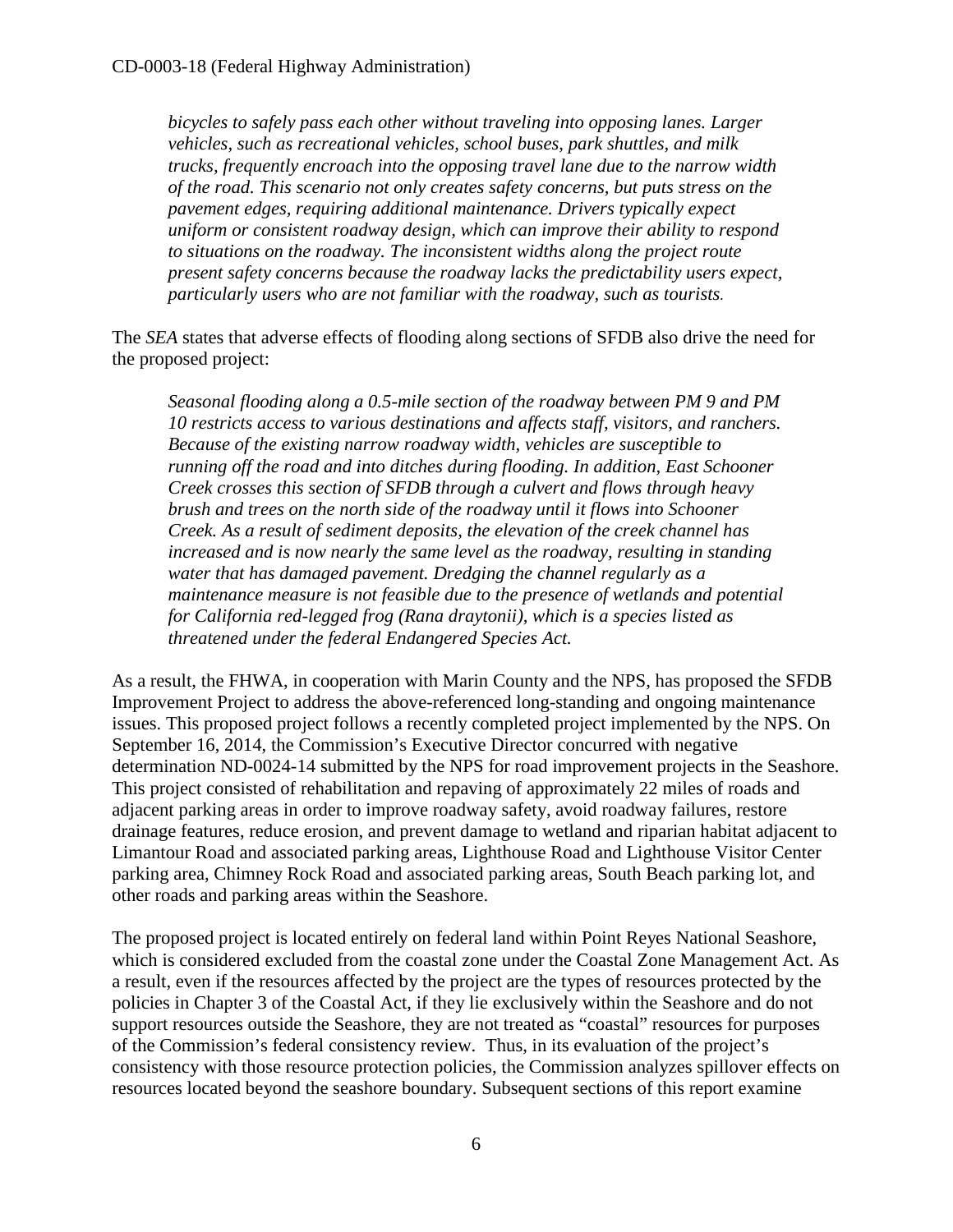project effects and determine whether those effects spillover into the coastal zone beyond the Seashore boundary.

#### <span id="page-6-0"></span>**B. PROJECT DESCRIPTION**

The proposed project consists primarily of improvements to 12 miles of Sir Francis Drake Boulevard (SFDB) in Point Reyes National Seashore (Seashore) in Marin County. The road improvements would occur almost entirely within the existing SFDB right-of-way between the intersections with Pierce Point Road and Chimney Rock Road. The FHWA proposes ten miles of resurfacing, restoration, and rehabilitation of SFDB and two miles of full reconstruction of the roadway. The FHWA states in its consistency determination that the majority of the improvements are designed to closely follow the existing roadway alignment in order to minimize impacts to the natural terrain:

*The project would widen the roadway 1 to 6 feet to maintain a consistent 24-foot paved width with two 11-foot travel lanes, 1-foot paved shoulders, and 1-foot wide graveled areas on each side of the paved surface of the road. The total pavement width would be 4 to 8 feet less than American Association of State Highway and Transportation Officials (AASHTO) and National Park Service (NPS) published guidelines. Given the sensitive environment, the proposed width is intended to allow much of the construction to occur within the existing roadway bench and the existing 60-foot-wide Marin County easement while providing for a rehabilitated pavement section.*

The consistency determination states that proposed roadway widening would include:

*. . . pulverizing the existing asphalt pavement, overlaying with 4 inches of asphalt pavement, striping, and ditch reconditioning (regrading with dense vegetation removal as needed). Paved ditches between 1 and 4 feet wide with asphalt curbs are proposed in specific areas to minimize cut slopes, which would minimize overall ground disturbance—particularly to adjacent wetlands and other sensitive plant communities.* 

Culverts and roadway pullouts would also be replaced or improved. Approximately 48 existing 15- and 18-inch culverts within the project area would be replaced with 24-inch culverts where feasible. Most of the replaced culverts would not require armoring because they are located in relatively flat areas where anticipated flows and thick vegetation would preclude the need for riprap. At culvert locations requiring armoring, Class 2 and/or Class 3 riprap would be placed at culvert outlets. At existing pullouts along the project corridor, a 5-foot asphalt apron (edge) would be added over the existing aggregate surface, and some pullouts would be resurfaced with aggregate. Only one pullout would be paved in its entirety. The remainder would maintain aggregate surfacing with the exception of the 5-foot asphalt apron (edge). Existing paved pullouts would be pulverized and repaved (**[Exhibit 3](https://documents.coastal.ca.gov/reports/2018/11/F13b/F13b-11-2018-exhibits.pdf)**).

The consistency determination states that the clear zone along SFDB (the area available for safe recovery by errant vehicles) would be improved through removal of obstructions, including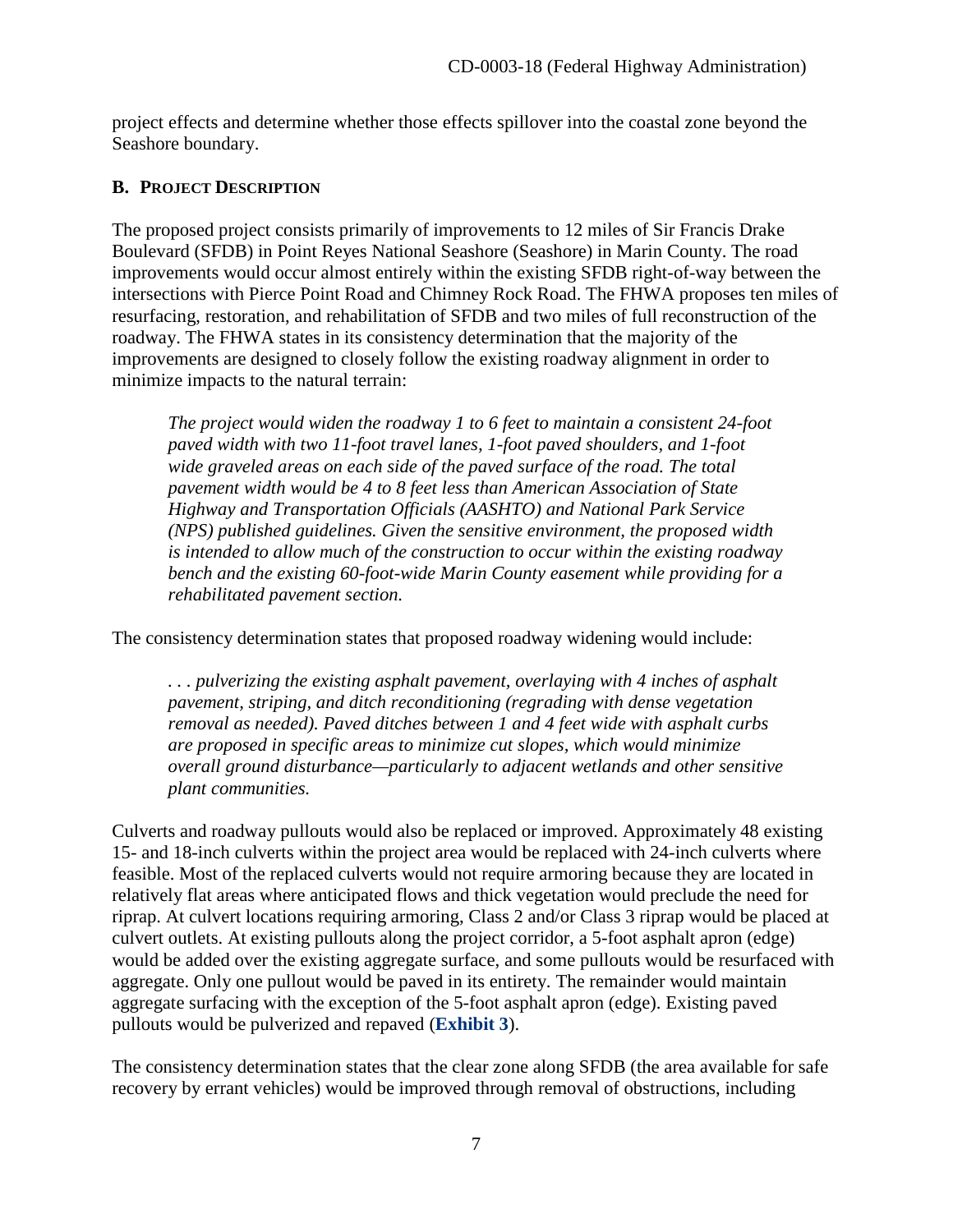clearing vegetation adjacent to the roadway as feasible. In order to minimize ground disturbance adjacent to wetlands and other sensitive resources, the clear zone would vary between 3 feet and the AASHTO (American Association of State Highway and Transportation Officials) minimum clear zone design standard width of 12 feet. Where the clear zone would be less than 12 feet wide, the FHWA must obtain roadway design exceptions since the proposed clear zones will not meet AASHTO standards.

In addition to the above-referenced general roadway improvements, the consistency determination also describes more specific reconstruction and safety improvements in certain areas within the SFDB right-of-way:

- *Between approximately STA 45+46 and STA 70+00, the vertical alignment of the roadway would be flattened and side slopes would be cut back, as needed, to improve sight distance.*
- *Between STA 101+00 and STA 112+00, near Historic B Ranch, the existing slope on the west side of the roadway would be cut back to accommodate the wider roadway.*
- *Between approximately STA 217+17 and STA 222+88, the surface of the roadway would be tilted or banked through the curve to improve driver safety, and side slopes cut back to improve sight distance.*
- *The two existing 6-foot by 10- to 11-foot wooden deck cattle under-crossings at STA 378+89 and STA 390+36 would be replaced with concrete box culverts approximately 8 feet high and 12 feet wide. The box culverts would be installed 2 feet below the existing ground surface to maintain a natural dirt floor.*
- *The two existing 84-inch diameter corrugated metal pipe (CMP) culverts at Schooner Creek (approximately STA 490+00) would be replaced with 57-foot-long, single-span bridge. The structure is designed to provide improved fish passage by reducing tidal and stormwater flow velocities. Approximately 750 feet of the roadway would be realigned by up to 12 feet to improve safety along the horizontal curves approaching the bridge, and the grade of the roadway would be raised by up to 3 feet (highest point over Schooner Creek).*(**[Exhibit 4](https://documents.coastal.ca.gov/reports/2018/11/F13b/F13b-11-2018-exhibits.pdf)**)
- *The existing gravel pullout (approximately 0.06 acre in size) at approximately STA 499+29 by Schooner Bay would be paved with 4 inches of asphalt pavement to reduce erosion and maintenance.*
- *Between approximately STA 499+45 and STA 533+00, the roadway would be raised 1 to 4 feet and shifted approximately 12 feet to the south to reduce flooding of the roadway and to shift the roadway alignment away from the East Schooner Creek channel. Asphalt curb and gutter would be installed along the length of this section.*
- *The existing 60-inch diameter elliptical arch culvert at East Schooner Creek STA 529+37 would be replaced with a 12-foot by 6-foot by 64-foot concrete box culvert. The culvert would be installed at least one foot below the existing channel bed to maintain a natural bottom and accommodate fish and other wildlife passage within East Schooner Creek.*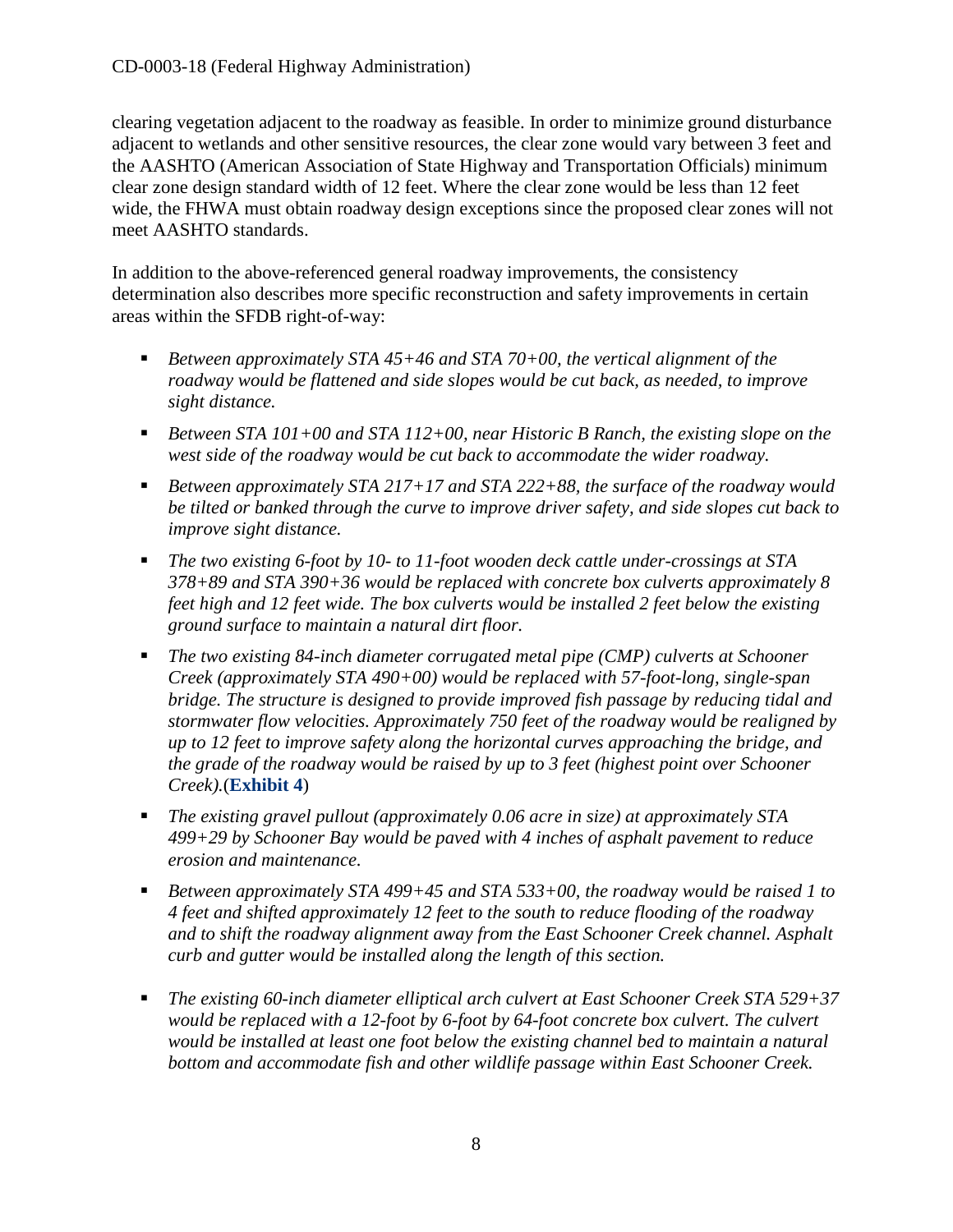*Approximately 710 feet of biotechnical bank stabilization would be installed to reestablish the roadway embankment between STA 549+00 and STA 554+00 and 572+11 and STA 574+21. East Schooner Creek is currently eroding the roadway embankment thus affecting structural integrity of the roadway, driver safety, and actively increasing sediment loading into East Schooner Creek. Thus, under current conditions, water quality and aquatic habitat within the channel are adversely affected.*(**[Exhibits 5 and 6](https://documents.coastal.ca.gov/reports/2018/11/F13b/F13b-11-2018-exhibits.pdf)**)

In addition, the proposed roadway improvement project also includes two habitat restoration projects in the Seashore. The consistency determination states that to compensate for unavoidable project impacts to wetlands as a result of roadway improvements, a wetland mitigation site would be constructed at the Drakes Beach parking lot (**[Exhibits 7 and 8](https://documents.coastal.ca.gov/reports/2018/11/F13b/F13b-11-2018-exhibits.pdf)**):

*The parking lot is located on Drakes Bay at the end of Drakes Beach Road, which is accessed via SFDB. The parking lot provides access to Drakes Beach, the Kenneth C. Patrick Visitor Center, and the Peter Behr Overlook Trail. Construction of the parking lot in the 1950s and 1960s resulted in filling a large wetland adjacent to Drakes Beach. The Proposed Action would remove approximately half of the existing parking lot (approximately 2 acres) in an effort to re-establish the historic wetland. The parking lot would be reconfigured from 399 spaces to 314 spaces. Surrounding upland areas would also be excavated to expand the mitigation site. Based on conceptual design, total wetland creation is anticipated to be approximately 2 acres of freshwater wetland with brackish components.* 

*Approximately 250 feet of a 4,400-foot sanitary sewer line, which is currently located below the asphalt segment of the Peter Behr Overlook Trail between Drakes Beach and the parking lot, would be lowered in place to facilitate restoration activities. The footpath, which leads to the scenic overlook trailhead, would be maintained for access to the overlook but the asphalt between the visitor center and the trailhead would be removed to facilitate restoration to a more natural dune. Fencing, consisting of pins and poles, may be placed along the trail alignment to guide visitors to the trailhead. In addition, there are three existing 24-inch corrugated metal pipe culverts located at the southern tip of the parking lot through which an unnamed intermittent stream flows into Drakes Bay. These culverts would be removed and the beach head lowered to an elevation that achieves desired wetland mitigation acreage and function while allowing for tidal influence and interaction upon the wetland over time.* 

The consistency determination also describes a proposed project to compensate for unavoidable impacts to California red-legged frog (CRLF) aquatic breeding habitat (**[Exhibits 9 and 10](https://documents.coastal.ca.gov/reports/2018/11/F13b/F13b-11-2018-exhibits.pdf)**):

*. . . two ponds would be constructed within Home Ranch on PRNS to provide CRLF aquatic breeding habitat. These ponds may also be used to achieve wetland mitigation requirements. Home Ranch is one of several historic ranching properties within PRNS that is actively ranched by lessees. The ranch is located east of Drakes Estero and south of SFDB, accessed via Home Ranch Road, which*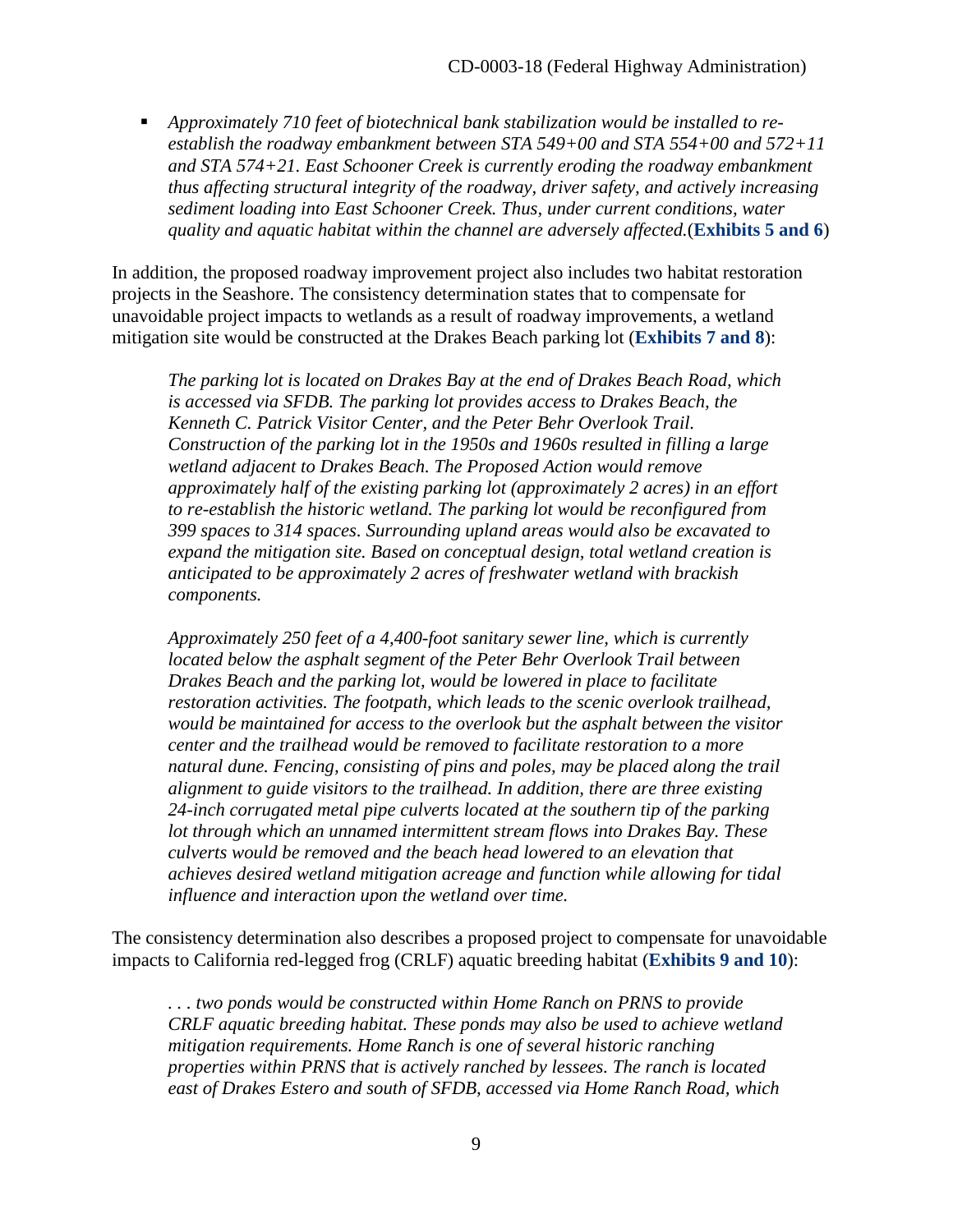*leads to the Estero Trailhead (see Figure 1). The ponds would be constructed by excavating a pond bottom and side slopes, constructing a small dam and emergency spillway, and revegetating with native plants. The first pond, referred to as Pond 9, would be located approximately 1.3 miles south of the intersection of SFDB and Home Ranch Road. Pond 9 would total approximately 0.53 acres. The second pond, referred to as Pond 2, would be located approximately 3.5 miles south of the intersection of SFDB and Home Ranch Road. Pond 2 would total approximately 0.35 acres. Equipment access routes would be designated for construction use, but no formal access roads would be constructed.*

The *Final Supplemental Environmental Assessment* – *Appendix A* (August 2018) for the proposed project includes a detailed listing of mitigation measures and monitoring programs that will be implemented throughout the project construction period. The FHWA states that project construction is planned to begin in spring of 2019 with completion in 2020. The first season will consist of construction from the intersection of SFDB and Chimney Rock Road to the west end of the Schooner Creek crossing. In addition, wetland creation at the two Home Ranch ponds will occur concurrent with the first construction season. The second season will consist of roadway improvements from Schooner Creek to the northern terminus of the project at the intersection of SFDB and Pierce Point Road. Construction of the wetland mitigation at Drakes Beach will occur concurrent with the second construction season, when the majority of wetland impacts would occur.

#### <span id="page-9-0"></span>**C. OTHER GOVERNMENTAL APPROVALS AND CONSULTATIONS**

#### **National Park Service (NPS)**

The Federal Highway Administration (FHWA) has applied to the NPS (Western Region) for a U.S. Department of Transportation Highway Easement Deed for modifications to the existing Sir Francis Drake Boulevard easement.

#### **U.S. Army Corps of Engineers (USACE)**

The FHWA has applied to the USACE for a Clean Water Act Section 404 Individual Permit and a Rivers and Harbor Act Section 10 Permit.

#### **U.S. Fish and Wildlife Service (USFWS)**

The FHWA will complete Endangered Species Act Section 7 consultation with the USFWS.

#### **National Marine Fisheries Service (NMFS)**

The FHWA will complete Endangered Species Act Section 7 consultation with the NMFS.

#### **San Francisco Bay Regional Water Quality Control Board (SFBRWQCB)**

The FHWA has applied to the SFBRWQCB for a Clean Water Act Section 401 Water Quality Certification.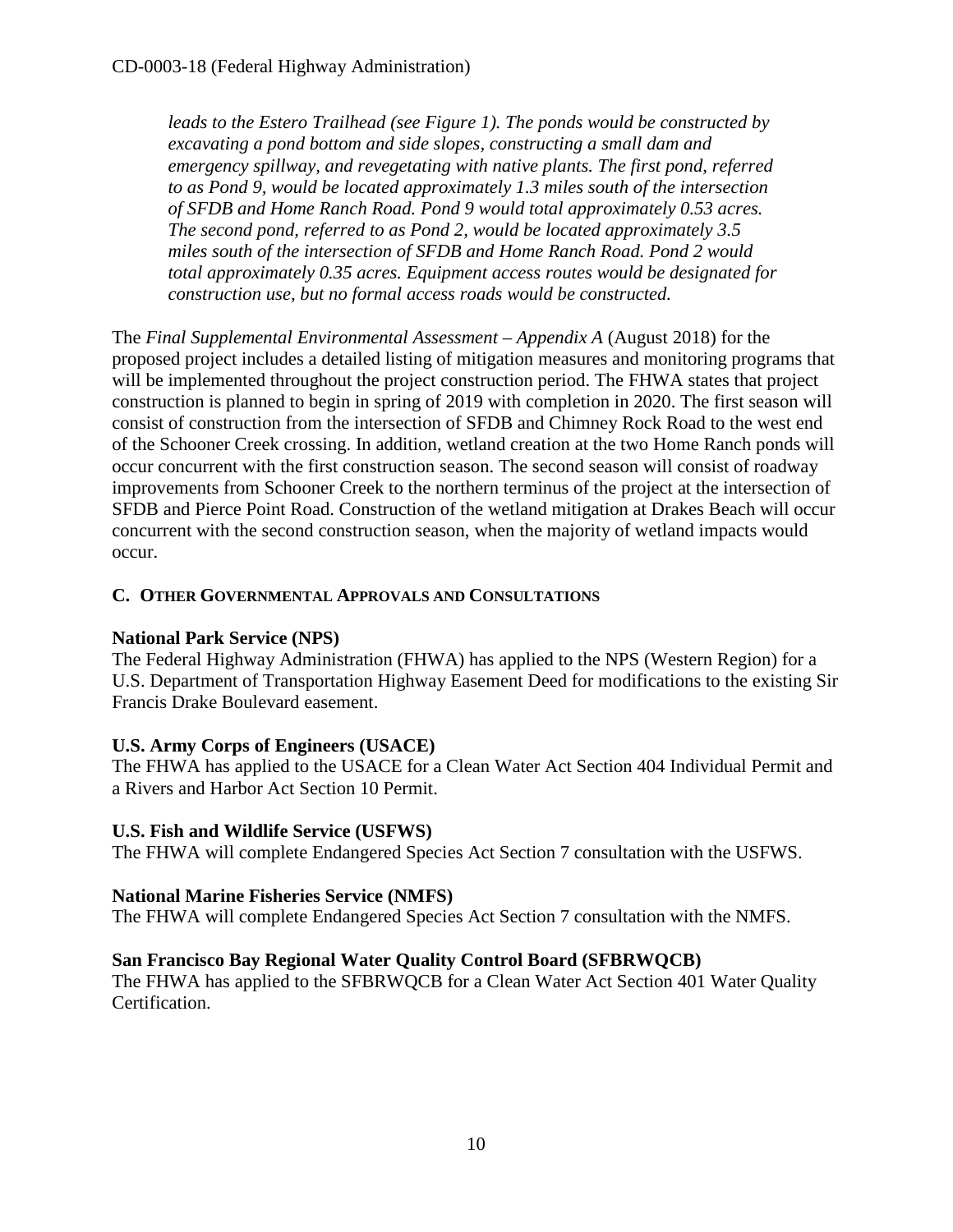#### **State Historic Preservation Officer (SHPO)**

The FHWA undertook consultation with SHPO regarding project compliance with Section 106 of the National Historic Preservation Act, and received concurrence from SHPO on February 23, 2018.

#### **Native American Tribal Consultation**

The FHWA contacted the Federated Indians of Graton Rancheria (Graton Rancheria) beginning in March 2015 and through January 2018 describing the proposed project, requesting information on cultural resources important to the Tribe in the project area, and providing project development updates. The Commission staff has also reached out to Graton Rancheria, but has not, as of the date of this writing, received a response. If any such response is subsequently received, it will be reported to the Commission.

#### <span id="page-10-0"></span>**D. WETLANDS**

Coastal Act Section 30233(a) states in part:

*(a) The diking, filling, or dredging of open coastal waters, wetlands, estuaries, and lakes shall be permitted in accordance with other applicable provisions of this division, where there is no feasible less environmentally damaging alternative, and where feasible mitigation measures have been provided to minimize adverse environmental effects, and shall be limited to the following:* 

*. . .* 

*(4) Incidental public service purposes, including but not limited to, burying cables and pipes or inspection of piers and maintenance of existing intake and outfall lines . . . .* 

The Sir Francis Drake Boulevard (SFDB) Improvement Project *Environmental Assessment* (August 26, 2015), *Supplemental Environmental Assessment* (August 31, 2018), *Joint Aquatic Resource Permit Application* (*JARPA*; June 22, 2018), and the consistency determination (October 2018) describe the wetland habitats present in and adjacent to the 12-mile-long SFDB Improvement Project corridor. As previously noted in Section III.A (Project Background), the proposed project is located on federal land; nevertheless the Commission generally considers wetlands effects on federal land to constitute a potential coastal zone resource effect, as they provide habitats serving coastal species occurring both on and off federal land. This section therefore examines project impacts to wetland habitat, in recognition of their spillover effects, and undertakes the standard Section 30233(a) analysis of those impacts.

The *JARPA* states that the SFDB corridor transitions from riparian forest and chaparral in the north to coastal scrub, coastal grassland, coastal dunes, and pastures as the road traverses west and south down the Point Reyes peninsula. Vegetation communities that occur within the project area, as grouped into broad vegetation types within the region, include dry coastal grassland/ open scrub, active pasture, moist coastal grassland, riparian forest, dune vegetation, dense coyote brush scrub, Bishop pine and mesic chaparral, and salt marsh. Almost half of the project corridor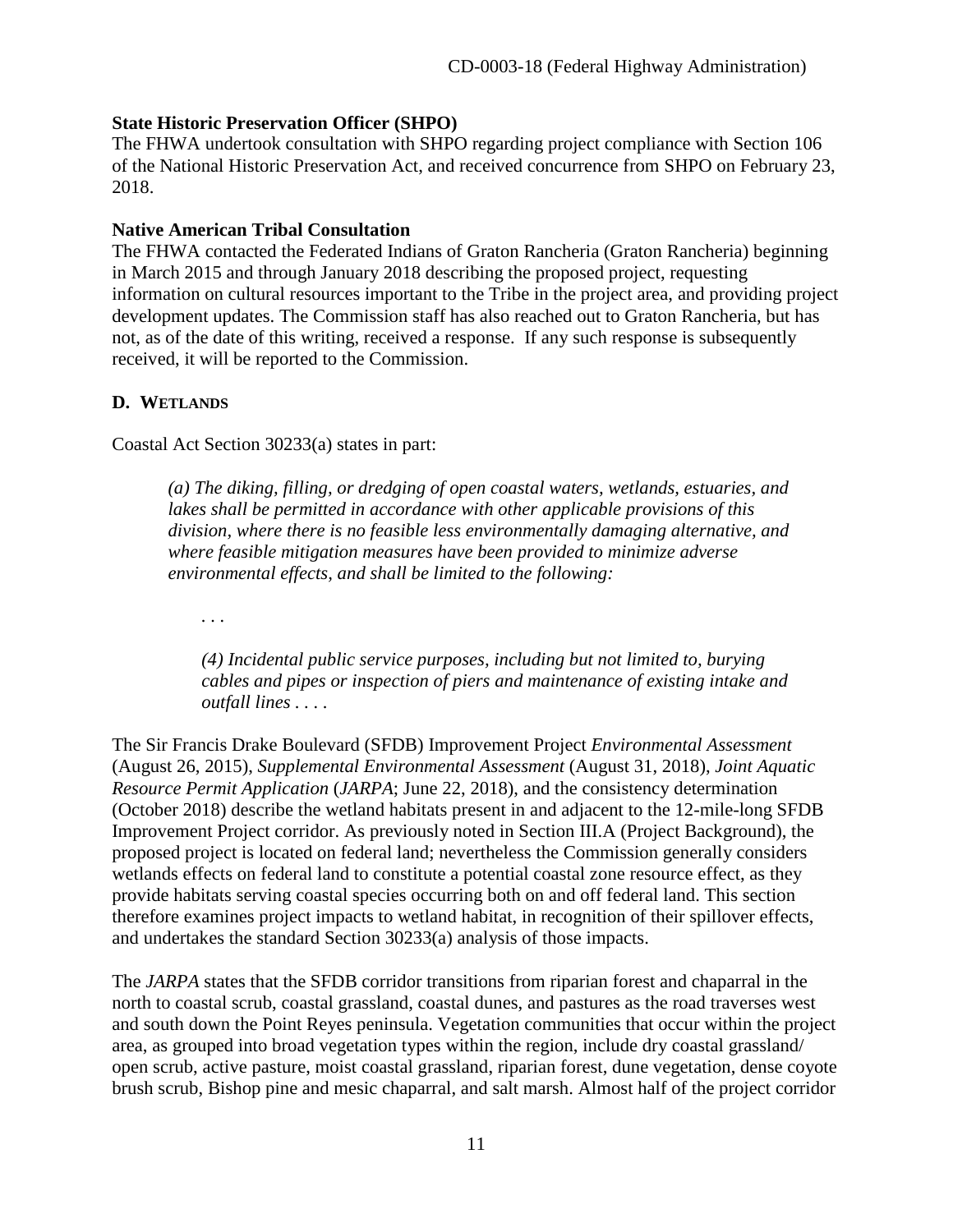is comprised of dry coastal grassland and open scrub habitat. Riparian forests, which occur in the northern 2.5 miles of the roadway corridor, are influenced by East Schooner Creek, which drains parallel to the road and supports dense stands of willow and red alder. Active pasture lands for dairy cattle begin west of the Schooner Creek crossing and are dispersed south through the project corridor to the SFDB and Chimney Rock Road intersection. The active pasture in the project area is extensively grazed by dairy cattle.

The project area contains approximately 17.5 acres of freshwater estuarine, riverine, and drainage ditch wetland habitat, comprised primarily of scrub-shrub and forested freshwater wetlands. Streams and drainages total approximately 0.8 acres and are primarily intermittent and ephemeral drainages that have formed adjacent to SFDB and roadside drainage ditches. Schooner Creek and East Schooner Creek are perennial streams that cross under SFDB. Thus, the project would involve filling of wetlands. The majority of wetland fill is the result of widening sections of the roadway to a consistent 24-foot width and select areas of roadway realignment. **[Exhibits 11 and 12](https://documents.coastal.ca.gov/reports/2018/11/F13b/F13b-11-2018-exhibits.pdf)** illustrate typical roadway sections in the southern and northern sections of the project area, respectively. Minor fill also occurs as a result of culvert replacement at drainages under the roadway. The proposed project would result in approximately 2.9 acres of permanent impacts and approximately 2.3 acres of temporary impacts to wetland habitats along the SFDB corridor. The project therefore triggers the three-part test of Coastal Act Section 30233(a), so the Commission needs to analyze whether the project is an allowable use under this section, whether it is the least environmentally damaging feasible alternative, and whether adequate mitigation for wetland impacts is provided.

#### **Allowable Use**

Section 30233(a) of the Coastal Act limits uses involving wetland fill to seven categories of uses. The Commission has considered minor expansions to existing roads, railroad lines, and airport runways in certain situations to qualify as "incidental public service purposes," and thus allowable under Section 30233(a)(4), but only where no other feasible less damaging alternative exists and the expansion is necessary to maintain existing traffic capacity.

The Court of Appeal has recognized this construction of the phrase "incidental public service" as a permissible interpretation of the Coastal Act. In the case of *Bolsa Chica Land Trust et al., v. The Superior Court of San Diego County* (1999) 71 Cal.App.4<sup>th</sup> 493, 517, the court found that:

*. . . we accept Commission's interpretation of sections 30233 and 30240 . . . In particular we note that under Commission's interpretation, incidental public services are limited to temporary disruptions and do not usually include permanent roadway expansions. Roadway expansions are permitted only when no other alternative exists and the expansion is necessary to maintain existing traffic capacity.*

The FHWA states that the purpose of the project is to restore the structural integrity of SFDB, enhance roadway safety for all users, and reduce ongoing maintenance requirements. Within the project area, SFDB is narrow and deteriorating at an accelerated pace (**[Exhibit 2](https://documents.coastal.ca.gov/reports/2018/11/F13b/F13b-11-2018-exhibits.pdf)**). The declining condition and roadway flooding between Project Mile 9 and 10 may necessitate vehicle restrictions or closures if not rehabilitated in the near future. SFDB was originally an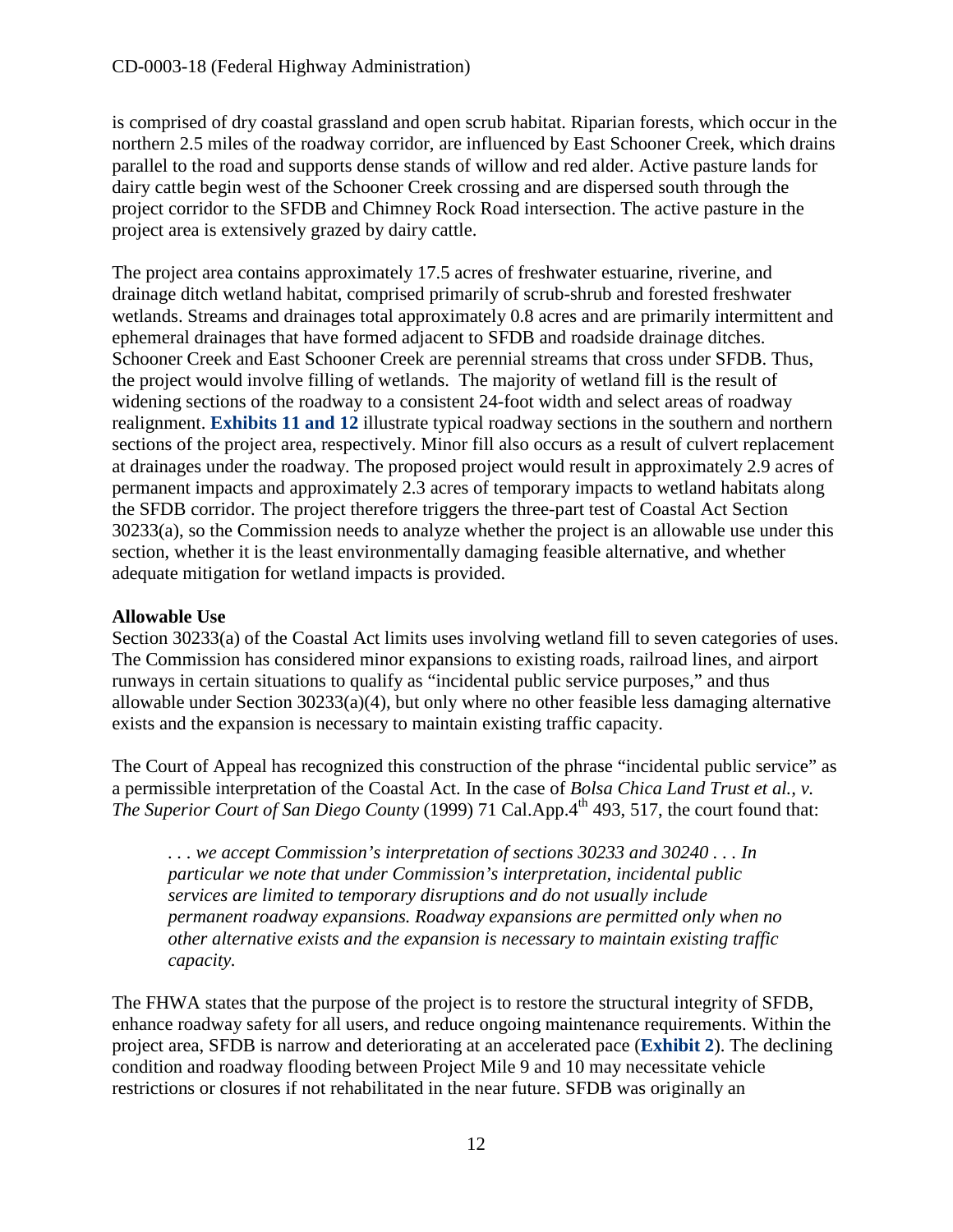unimproved dirt road that was chip sealed and has never undergone major rehabilitation. The existing pavement was not designed to handle the current traffic loads. Partial and temporary repair projects constructed over the years to keep the road operational are no longer adequate, and SFDB is now at an age where a comprehensive repair project is needed to ensure public safety and access within the Seashore. The project does not add traffic lanes and only minimally widens sections of SFDB in order to create a consistent roadway width and meet minimal safety standards. The Commission agrees with the FHWA that the project is not designed to increase the capacity of SFDB, the project can be considered as a limited expansion necessary to maintain existing capacity of the roadway, and is therefore an allowable use as an incidental public service under Section 30233(a)(4).

#### **Alternatives**

Regarding the alternatives test of Section 30233(a) for the proposed project, the FHWA states in its consistency determination that alternatives for addressing the deteriorating condition of the roadway are constrained by the existing roadway location adjacent to wetland and listed species habitats. Nevertheless, the FHWA examined alternatives to the proposed project in the consistency determination, the 2015 *Environmental Assessment*, and the 2018 *JARPA*. The consistency determination examined the following alternatives:

- 1. No Action. Ongoing maintenance activities would continue to repair pavement edges due to substandard roadway widths and to repair general pavement damage, such as potholes, cracking, and rutting. This alternative would not meet the overall purpose of the project. Safety and access to the Seashore would continue to be compromised as the road continues to deteriorate and exacerbate existing safety concerns.
- 2. Design Standards. To meet NPS and AASHTO highway safety design standards, SFDB would need a pavement width between 28 and 32 feet, shoulder widths between 3 and 5 feet, clear zone widths between 10 and 12 feet, and improvements to 44 horizontal curves. This alternative would correct all substandard conditions along the roadway but would substantially increase ground disturbance, grading, and permanent impacts to wetland habitats adjacent to SFDB.
- 3. Narrower Width. Current road width ranges between 18 and 24 feet. An improved and consistent pavement width less than 24 feet would not accommodate safe vehicle passage or bicyclists.
- 4. New Alignment. Construction of a new roadway within an upland location north or south of the existing roadway would adversely affect scenic views, water quality, public recreation, existing ranching operations, and historic and cultural resources.

The FHWA also considered design alternatives for certain elements of the proposed project:

1. Open-Bottom Arch Culvert at Schooner Creek. This option was not selected as the proposed bridge improves tidal dynamics and fish passage compared to the existing twin culverts or a single open bottom arch culvert and results in fewer construction impacts.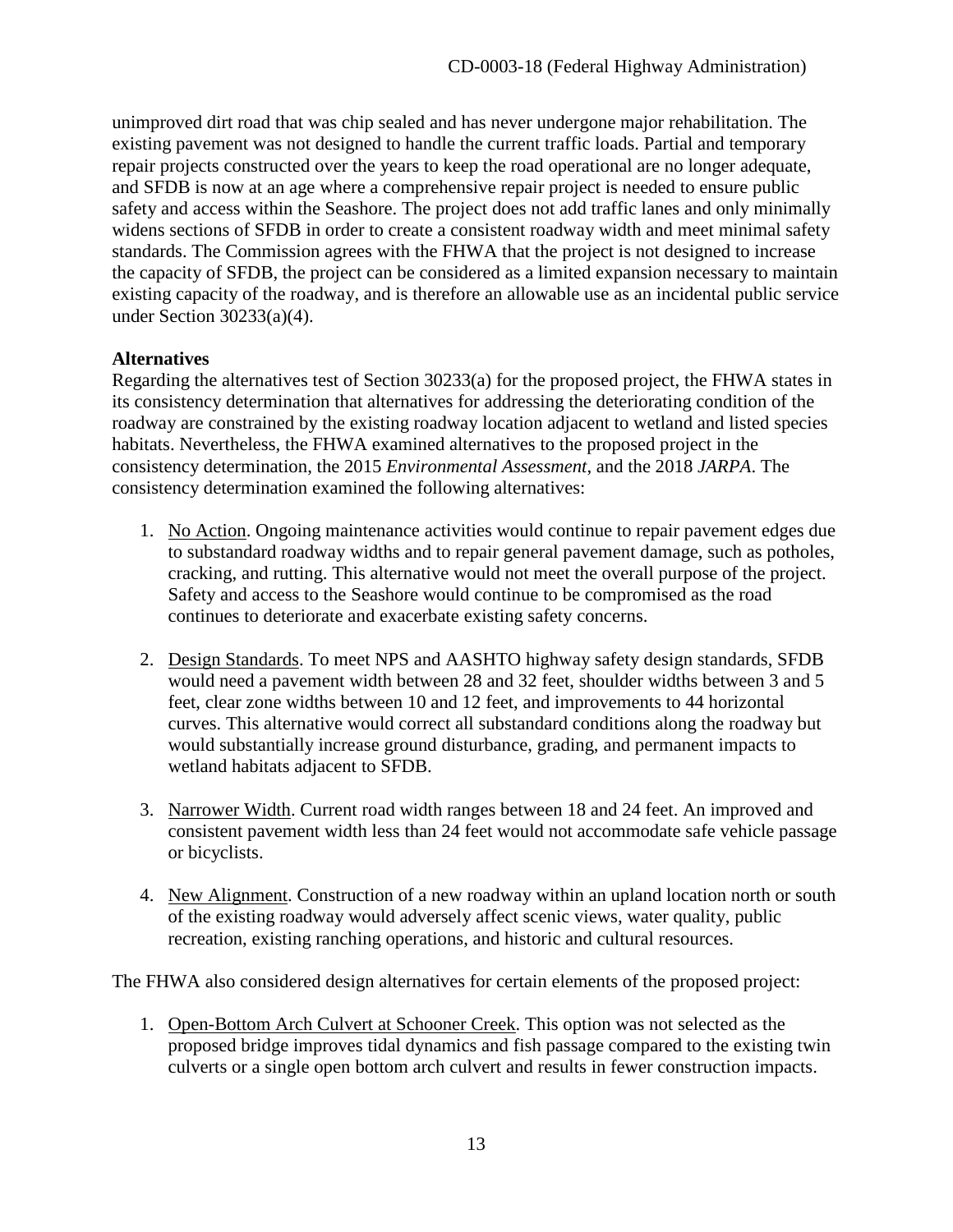- 2. On-Alignment Grade Raise. In the flood-prone section of SFDB, this option would raise the roadway 3 to 4 feet in the existing alignment, rather than shifting the roadway south. However, this option results in greater impacts to wetland habitat and floodplain dynamics, and would require construction of a temporary roadway with additional wetland impacts.
- 3. Causeway. In the flood-prone section of SFDB, this option would construct the roadway on an elevated causeway up to 65 feet north of the existing alignment and within the East Schooner Creek floodplain, with adverse impacts to floodplain dynamics, additional wetland fill, and increased permanent and temporary construction impacts. In addition, this elevated roadway would create adverse impacts to scenic views.

The Commission agrees with the FHWA that potential alternatives to the proposed SFDB improvement project are severely constrained by the location of the roadway and the sensitive environmental, visual, and historic resources within and adjacent to the project corridor and across the Seashore. The Commission finds that with the need to restore the structural integrity of SFDB and enhance roadway safety for all users, and with the project mitigation measures discussed in the following section, the proposed project represents the least environmentally damaging feasible alternative and therefore complies with the alternatives test of Section 30233(a).

### **Mitigation**

In order to find the proposed project consistent with Section 30233(a), mitigation must be provided for any unavoidable wetland habitat impacts associated with the project. As noted above, the project will result in permanent adverse impacts to 2.9 acres and temporary impacts to 2.3 acres of wetland habitat along the SFDB corridor. The vast majority of these impacts are located in drainage ditches and culverts located immediately adjacent to the existing roadway (**[Exhibits 11 and 12](https://documents.coastal.ca.gov/reports/2018/11/F13b/F13b-11-2018-exhibits.pdf)**). The FHWA has proposed a number of mitigation and impact minimization measures to address these project impacts: (1) 2.0 acres of wetland creation at Drakes Beach; (2) 0.76 acres of wetland creation at Home Ranch; (3) Mitigation Concurrent with Construction; (4) Schooner Creek Bridge; (5) Bank Stabilization at East Schooner Creek; (6) Impact Minimization Design Measures and Self-Mitigation; (7) Revegetation Plan; (8) Best Management Practices, and (9) Monitoring Plans.

The Drakes Beach and Home Ranch mitigation projects are described in the June 2018 *Supplemental Environmental Analysis*:

#### Drakes Beach Wetland Creation (**[Exhibits 7 and 8](https://documents.coastal.ca.gov/reports/2018/11/F13b/F13b-11-2018-exhibits.pdf)**)

*To compensate for permanent wetland impacts as a result of roadway improvements, a wetland mitigation site would be constructed at the Drakes Beach parking lot. The parking lot is located on Drakes Bay at the end of Drakes Beach Road, which is accessed via SFDB. The parking lot provides access to Drakes Beach, the Kenneth C. Patrick Visitor Center, and the Peter Behr Overlook Trail. Construction of the parking lot in the 1950s and 1960s resulted in filling a large wetland adjacent to Drakes Beach. The Proposed Action would remove approximately half of the existing parking lot (approximately 2 acres) in*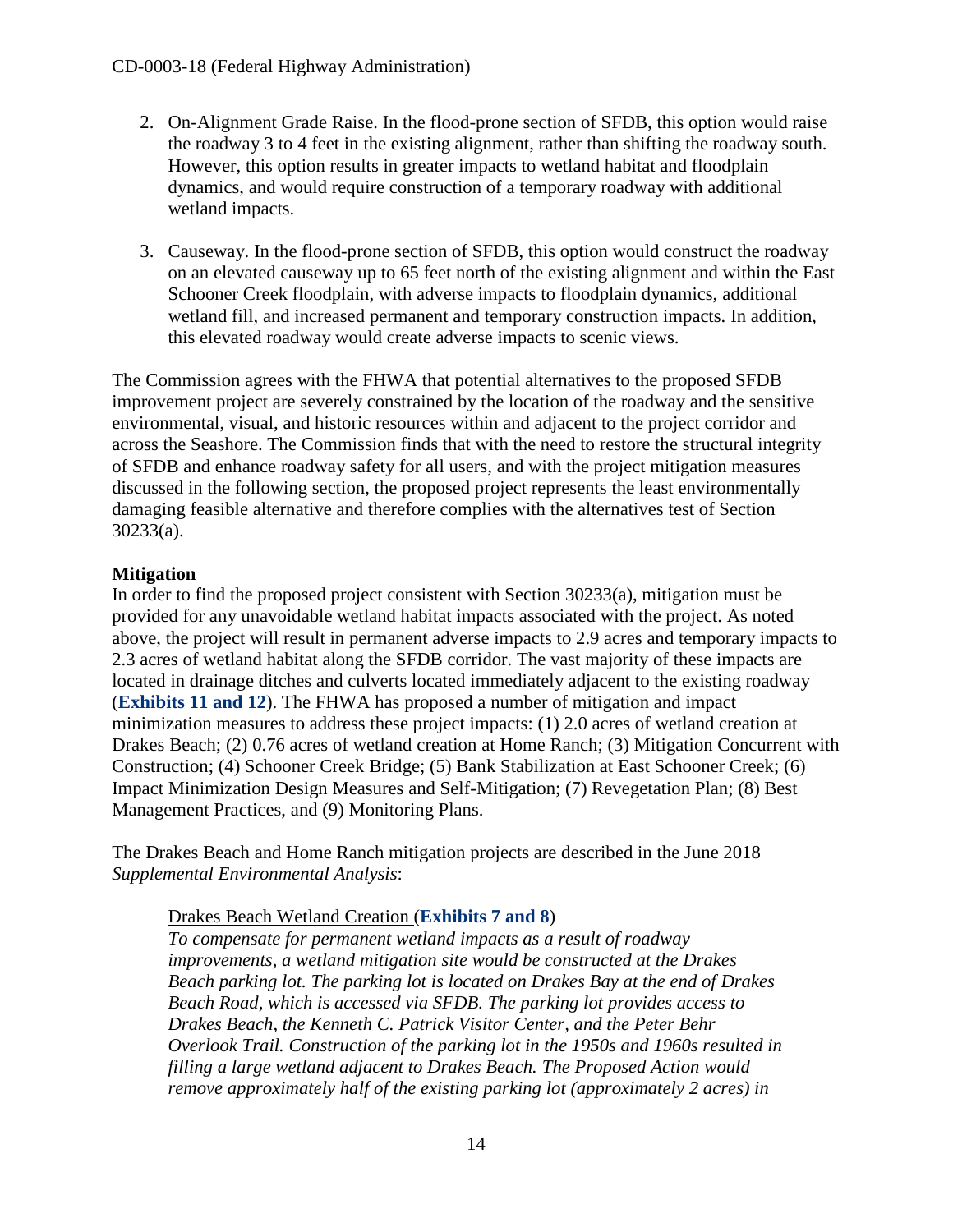*an effort to re-establish the historic wetland. The parking lot would be reconfigured from 399 spaces to 314 spaces. Surrounding upland areas would also be excavated to expand the mitigation site. Based on conceptual design, total wetland creation is anticipated to be approximately 2 acres of freshwater wetland with brackish components.*

*Approximately 250 feet of a 4,400-foot sanitary sewer line, which is currently*  located below the asphalt segment of the Peter Behr Overlook Trail between *Drakes Beach and the parking lot, would be lowered in place to facilitate restoration activities. The footpath, which leads to the scenic overlook trailhead, would be maintained for access to the overlook but the asphalt between the visitor center and the trailhead would be removed to facilitate restoration to a more natural dune. Fencing, consisting of pins and poles, may be placed along the trail alignment to guide visitors to the trailhead. In addition, there are three existing 24-inch corrugated metal pipe culverts located at the southern tip of the parking lot through which an unnamed intermittent stream flows into Drakes Bay. These culverts would be removed and the beach head lowered to an elevation that achieves desired wetland mitigation acreage and function while allowing for tidal influence and interaction upon the wetland over time.* 

#### Home Ranch Ponds (**[Exhibits 9 and 10](https://documents.coastal.ca.gov/reports/2018/11/F13b/F13b-11-2018-exhibits.pdf)**)

*The roadway and drainage improvements proposed along SFDB would result in permanent impacts to California red-legged frog (CRLF) aquatic breeding habitat, as well as permanent impacts to wetlands. To compensate for these impacts, two ponds would be constructed within Home Ranch on PRNS to provide CRLF aquatic breeding habitat. These ponds may also be used to achieve wetland mitigation requirements. Home Ranch is one of several historic ranching properties within PRNS that is actively ranched by lessees. The ranch is located east of Drakes Estero and south of SFDB, accessed via Home Ranch Road, which leads to the Estero Trailhead (see Figure 1). The ponds would be constructed by excavating a pond bottom and side slopes, constructing a small dam and emergency spillway, and revegetating with native plants. The first pond, referred to as Pond 9, would be located approximately 1.3 miles south of the intersection of SFDB and Home Ranch Road. Pond 9 would total approximately 0.53 acres. The second pond, referred to as Pond 2, would be located approximately 3.5 miles south of the intersection of SFDB and Home Ranch Road. Pond 2 would total approximately 0.35 acres. Equipment access routes would be designated for construction use, but no formal access roads would be constructed.* 

The Drakes Beach wetland restoration would provide 2.0 acres of wetland mitigation credit. The 0.88 acres of pond habitat created would provide 0.76 acres of wetland mitigation credit as 0.12 acres of wetland habitat currently exists within the footprint of the proposed pond sites.

As described previously in this report, these two mitigation projects would be constructed concurrent with construction of the SFDB Improvement Project. Improvements to SFDB between Chimney Rock Road and Schooner Creek, as well as wetland/pond construction at the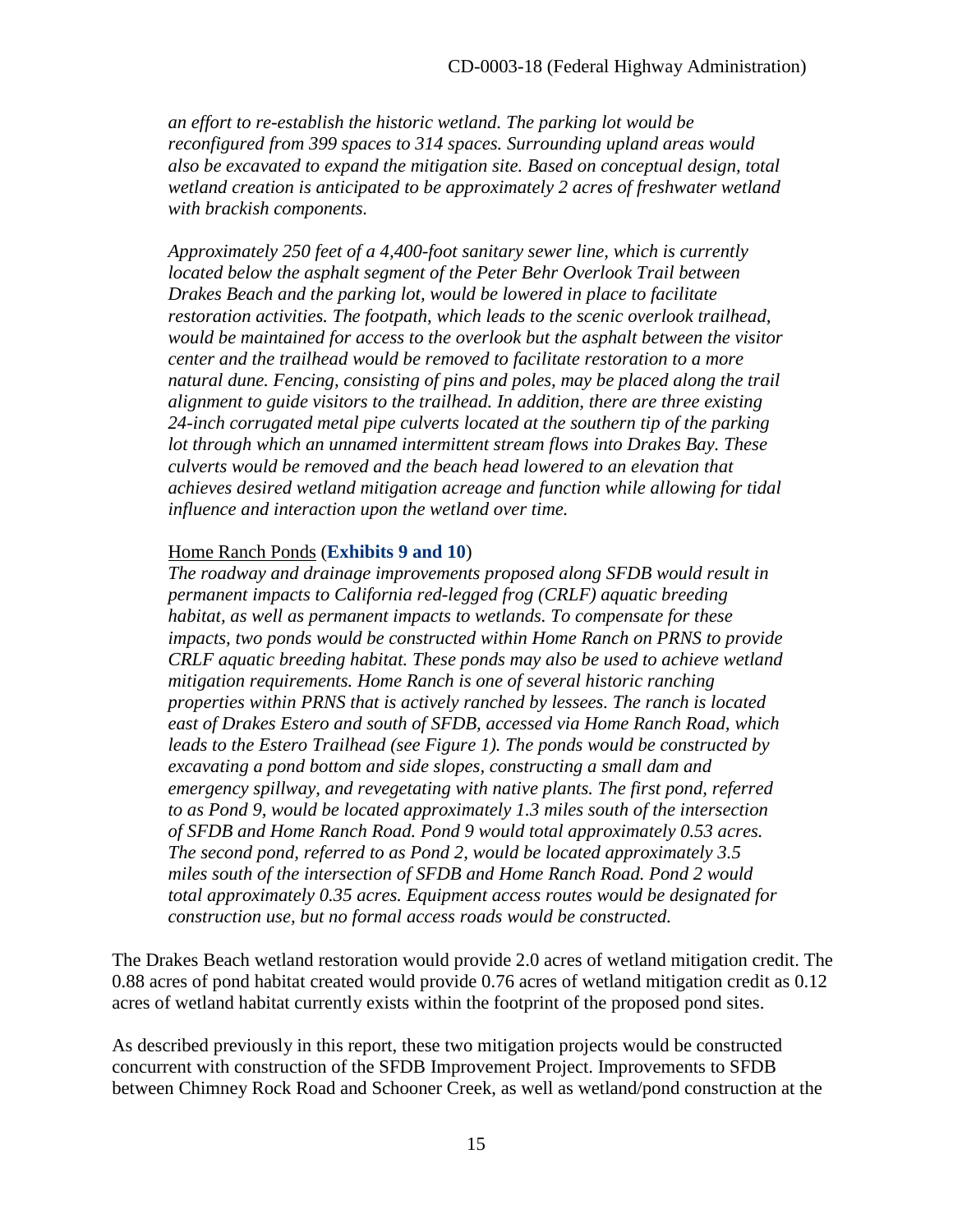Home Ranch sites, will take place in 2019. Improvements to SFDB between Schooner Creek and Pierce Point Road (the area where most of the project wetland impacts will occur), and the construction of the Drakes Beach wetland project, will take place in 2020. This construction schedule was designed by the FHWA in order to minimize the temporal loss of wetland habitat resulting from SFDB roadway improvements.

Two roadway improvement elements, while causing short-term construction impacts, are designed to permanently improve aquatic habitat and function in the Schooner Creek watershed. The June 2018 *Supplemental Environmental Analysis* describes the habitat benefits arising from the construction of the Schooner Creek Bridge (**[Exhibit 4](https://documents.coastal.ca.gov/reports/2018/11/F13b/F13b-11-2018-exhibits.pdf)**):

*The two existing 84-inch diameter corrugated metal culverts at Schooner Creek (PM 9.2) would be replaced with an approximately 57-foot-long, single-span bridge rather than an open-bottom arch structure that was originally proposed in the 2015 EA/IS (see Figure 4). Between PM 9.1 and PM 9.3, approximately 750 feet of the roadway would be re-aligned by up to 12 feet to improve safety along the horizontal curves approaching the bridge, and the grade of the roadway would be raised by up to 3 feet (highest point over Schooner Creek). The estuarine channel width at high tide would be roughly 50 feet wide after bridge construction, approximately 36 feet wider than its current dimension. The Schooner Creek channel within that width would have a natural flat bottom for approximately 14 feet, with an additional 6 feet of channel bottom consisting of buried riprap. The channel bottom width would total 20 feet before sloping up for a bankfull width of approximately 36 feet at mean tide.* 

The consistency determination states that the existing twin culverts channelize and constrict water flow from freshwater entering Schooner Bay and from tidal flows that intersect upstream habitats, making it difficult for fish to transition between freshwater and saltwater habitats. Replacement of the culverts with a free-span bridge will eliminate this man-made hydraulic bottleneck, allow the estuary to better function as a transition zone for fish and other aquatic organisms, and will markedly improve aquatic habitat quality at this location. This project element will create approximately 0.08 acre of new estuarine wetland habitat at and immediately adjacent to the SFDB crossing of Schooner Creek.

The June 2018 *Supplemental Environmental Analysis* describes the East Schooner Creek embankment stabilization project element, which is designed to stabilize eroding roadway sections and concurrently improve water quality and fish habitat at project locations (**[Exhibits 5](https://documents.coastal.ca.gov/reports/2018/11/F13b/F13b-11-2018-exhibits.pdf)  [and 6](https://documents.coastal.ca.gov/reports/2018/11/F13b/F13b-11-2018-exhibits.pdf)**):

*Between approximately PM 10.3 and PM 10.8, East Schooner Creek has eroded away portions of the SFDB roadway embankment. The channel in this area varies between 4 and 12 feet wide and is approximately 18–24 inches in depth. Presently, the eroding roadfill is degrading aquatic habitat and water quality conditions through deposition of eroded sediment, and there is a risk of road failure. To restore and stabilize the roadway, approximately 710 feet of biotechnical bank stabilization would be installed to re-establish the roadway embankment in this area and function like a natural, densely vegetated*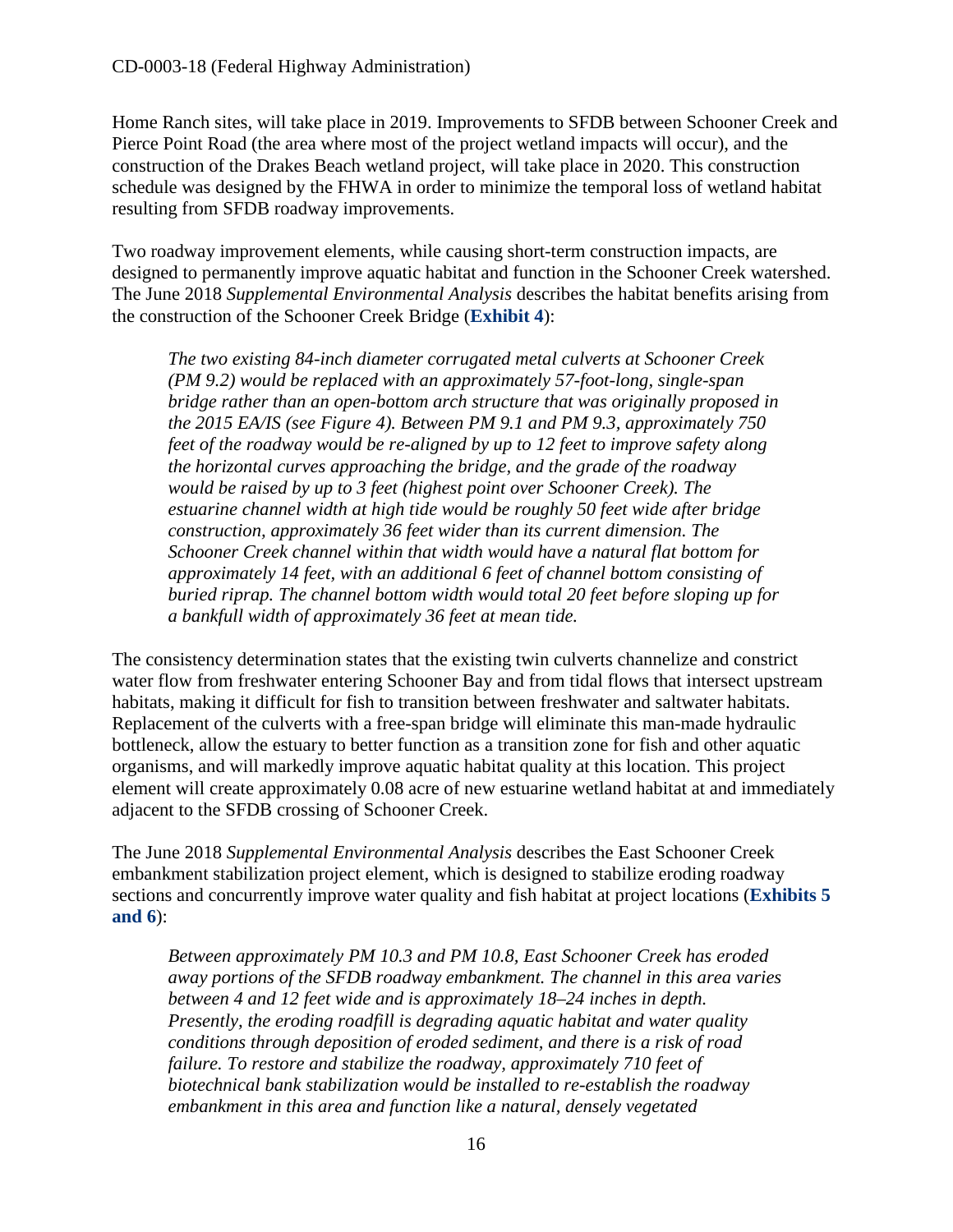*streambank. Embankment stabilization would occur between approximately PM 10.3 and PM 10.4 and PM 10.7 and PM 10.8. Figure 5 shows a conceptual approach.* 

The consistency determination further states that in areas where the creek channel has undercut the roadway, it is anticipated that the creek will be shifted two to four feet horizontally to reestablish the creekbed, consistent channel width and depth, and the roadway embankment. Construction will be undertaken to minimize impacts to the existing channel and vegetation. Post-construction conditions at this location will be improved compared to existing conditions, as bank stabilization will halt ongoing erosion and will restore vegetative cover along the embankment that has been lost over time due to continued undercutting.

The FHWA determined that the proposed upgrading of the SFDB crossings of Schooner Creek and East Schooner Creek through bridge construction and culvert replacement, respectively, and the bank stabilization along East Schooner Creek, will provide a substantial benefit to salmon and steelhead habitat in these waterways:

- Restored or improved fish passage for all life stages of salmonids from the provision of access to suitable upstream habitat and enhancement of estuarine habitat.
- Restored natural channel substrate, reduced flow velocities, and improved tidal and freshwater mixing through a wider channel at the Schooner Creek crossing.
- Improved hydraulics and sediment transport with the new culvert crossing on East Schooner Creek.

These habitat improvements serve as additional mitigation for project-related impacts to wetland habitat along the SFDB project corridor. The equivalent mitigation credit acreage for these habitat improvements has not been calculated on a per-acreage basis; nevertheless the resource agencies and the Commission staff agree that they would provide benefits that more than adequately offset the project's wetland impacts, and the Commission concurs.

The proposed project includes numerous design measures to minimize and avoid impacts to wetland habitat in the project corridor, including pavement, shoulder, and clear zone widths less than NPS guidelines, paved roadway ditch sections to minimize project grading, design exceptions to roadway curves, and steepened cut and fill slopes to avoid wetland habitat. These design measures reduced permanent impacts to wetland habitat by five acres between the 15% design stage used in the 2015 *Environmental Assessment* and the final design in the 2018 *Supplemental Environmental Assessment* and consistency determination.

The FHWA also notes that roadside drainage ditch wetlands that are permanently lost due to roadway improvements, and whose acreage amounts are included in the 2.9 acres of permanent wetland impacts, will over time reestablish within roadside drainage ditches. The future acreage of these self-reestablished roadside wetlands is not possible to calculate at this time but these wetland areas will serve as additional mitigation for project-related wetland impacts. In addition,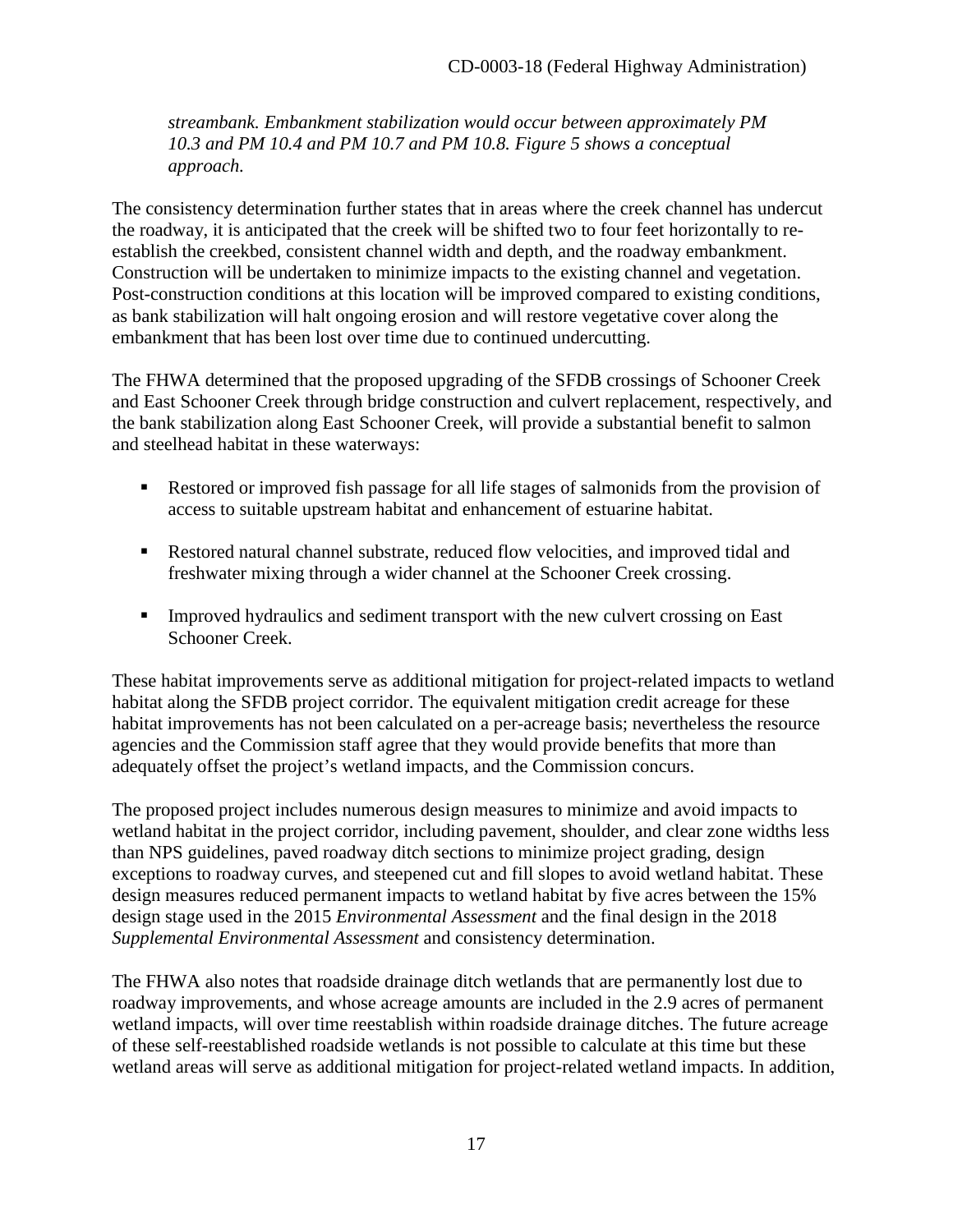all wetland habitats that are temporarily affected by construction activities will be restored onsite to pre-project conditions using local native plants and seeds.

Two project elements – the Schooner Creek Bridge and the Drakes Beach Wetland Restoration – were also designed incorporating sea level rise projections. The 2018 *Supplemental Environmental Assessment* states that:

*. . . the NPS started a planning process to adapt the parking and visitor access facilities at Drakes beach to accommodate potential impacts of SLR (NPS 2014). The original EA/IS also identified flood potential related to potential SLR affecting Schooner Creek where it is crossed by SFDB.* 

*. . .* 

*. . . the approximately 57-foot-long, single-span bridge [over Schooner Creek] would result in a wider opening and additional clearance between higher water levels and the bridge. The higher elevation and wider bridge would therefore allow the creek to flow more naturally under the structure and adapt to SLR . . .* 

*. . .* 

*Similarly, restoring part of the historic wetland at Drakes Beach would help reduce impacts from floods that occur regularly in winter. Removing the southwest corner of the parking lot and restoring it to a wetland would also better absorb impacts form SLR in this area, as would removing and/or replacing the existing culverts which would restore the natural interface between the wetland and tidal waters.* 

The FHWA undertook the design of the Drakes Beach wetland restoration project in cooperation with the NPS and other federal and state resource and regulatory agencies, including the Commission staff. The restoration project is designed to create a 2-acre freshwater wetland with brackish components, and the adjacent beach head at the southeast corner of the project site would be lowered to an elevation that achieves the desired wetland mitigation acreage and function. This would also allow for tidal influence and interaction with the wetland over time as sea level rises. The FHWA, NPS, and cooperating agencies agreed that the long-term restoration objective is to not necessarily maintain the freshwater wetland by artificial means (e.g., future shoreline protection structures) but rather, given its location at the shoreline, to allow the wetland elements and functions to adjust to sea level rise and future changes to freshwater inflow and precipitation.

The FHWA will, in cooperation with the NPS, use the latter agency's *Point Reyes National Seashore Road Rehabilitation Project Planting Plan* (2015) to revegetate SFDB corridor areas, including wetland habitat that will be affected by construction of the roadway improvement project. The wetland revegetation work undertaken by the FHWA will adhere to the goals of the *Plan*, which are to maintain biodiversity by using locally sourced genetic stock, minimize impacts to native plant communities by restoring these communities where possible, maintain the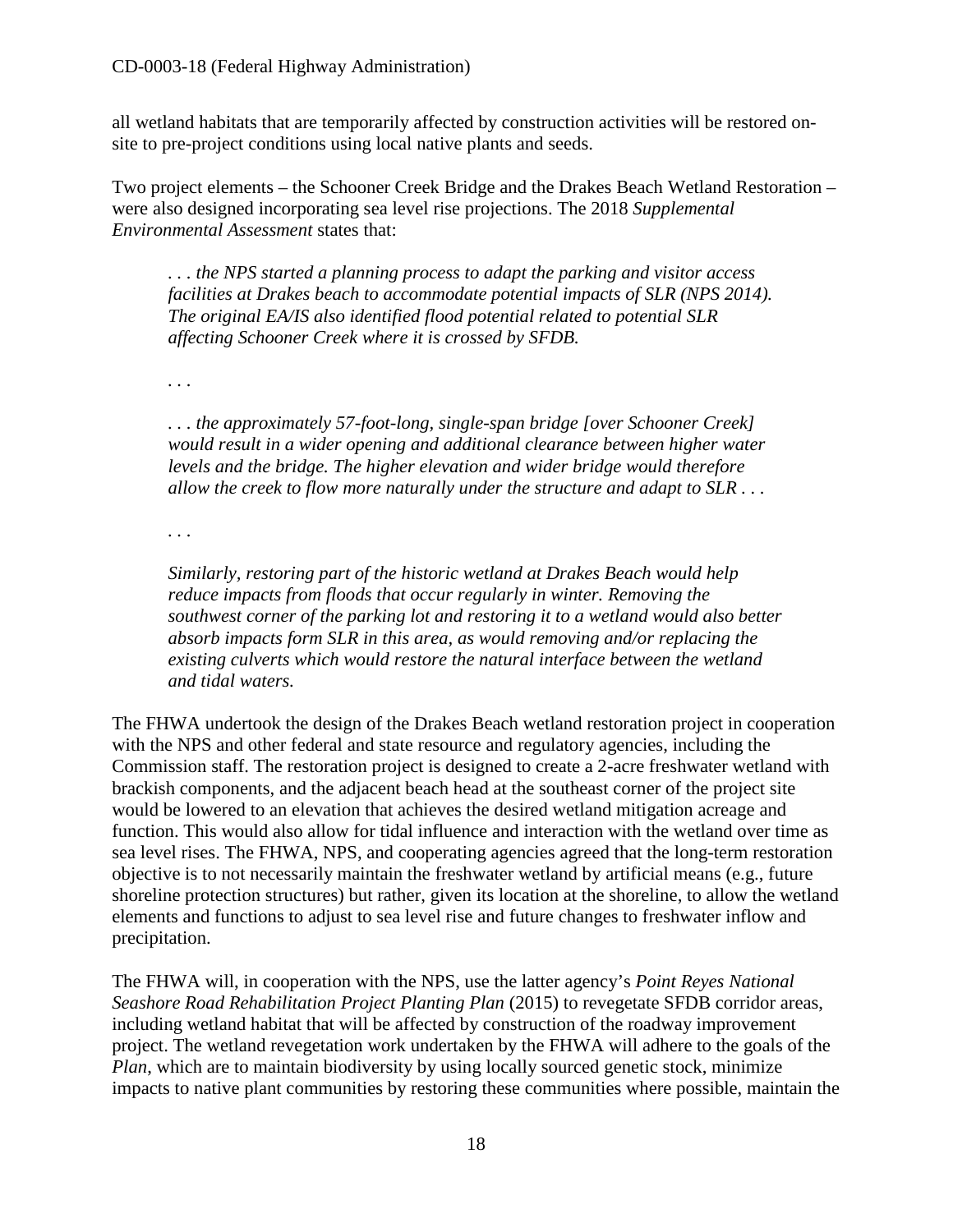natural landscape, maintain slope stability and minimize soil erosion using native vegetation, and control noxious weeds though the salvage of topsoil and revegetation with native seed.

The project also includes implementation of best management practices specific to minimizing and avoiding impacts to wetland habitat. These practices include:

- Work in Schooner Creek, East Schooner Creek, and adjacent unnamed drainages shall be conducted only during no- to low-flow periods of the year (July  $1 -$ October 15). Culvert repair and replacement in the remainder of the project corridor shall be completed during the dry season (April 15 – October 15).
- **•** Degraded areas impacted from construction-related activity shall be replanted or reseeded with native plants from the watershed or nearby watershed under guidance from PRNS biologists. Shrubs, trees, and herbaceous perennials and annuals will be seeded and planted along riparian corridors where impacts and vegetation removal occur. FHWA shall prepare a restoration plan for the project in consultation with PRNS for appropriate seed mixes and plants. Revegetated areas shall be protected and cared for, including watering when needed, until restoration criteria have been met under USACE permits, the USFWS Biological Opinion, and/or NPDES standards. Revegetated areas shall be monitored in accordance with an approved restoration plan to ensure success criteria are met.
- **Prior to any ground disturbance on the project site, wetland areas adjacent to the** construction footprint shall be clearly delineated with orange-colored plastic construction fencing (environmentally sensitive area fencing), silt fencing, or solid barriers to prevent workers or equipment from inadvertently straying beyond the construction disturbance limits within the project area.

The project includes a draft wetland mitigation monitoring plan that will be finalized prior to advertisement of the project to obtain construction bids. The plan includes mitigation site work plans, ecological performance standards and success criteria, monitoring requirements, a longterm management plan, an adaptive management plan, and financial assurances for monitoring and maintenance. The FHWA is responsible for meeting the wetland mitigation success criteria. If monitoring indicates that the Drakes Beach and Home Ranch mitigation sites are not meeting the established success criteria, the FHWA will prepare an analysis of the cause or causes of failure and propose remedial actions. If the mitigation sites have not met the success criteria at the end of the five-year monitoring period, the FHWA will continue its monitoring obligations until the mitigation commitments have been met. Following success of the mitigation plan and certification by the U.S. Army Corps of Engineers that restoration is complete, the National Park Service will assume the long-term maintenance responsibilities.

The draft monitoring plan also states that in the event that the mitigation site or sites do not function in accordance with the measures contained in the mitigation plan, and if it does not appear that they will meet established success criteria, the reason for not meeting the criteria will be evaluated and corrected by the FHWA. If significant remedial measures are needed, the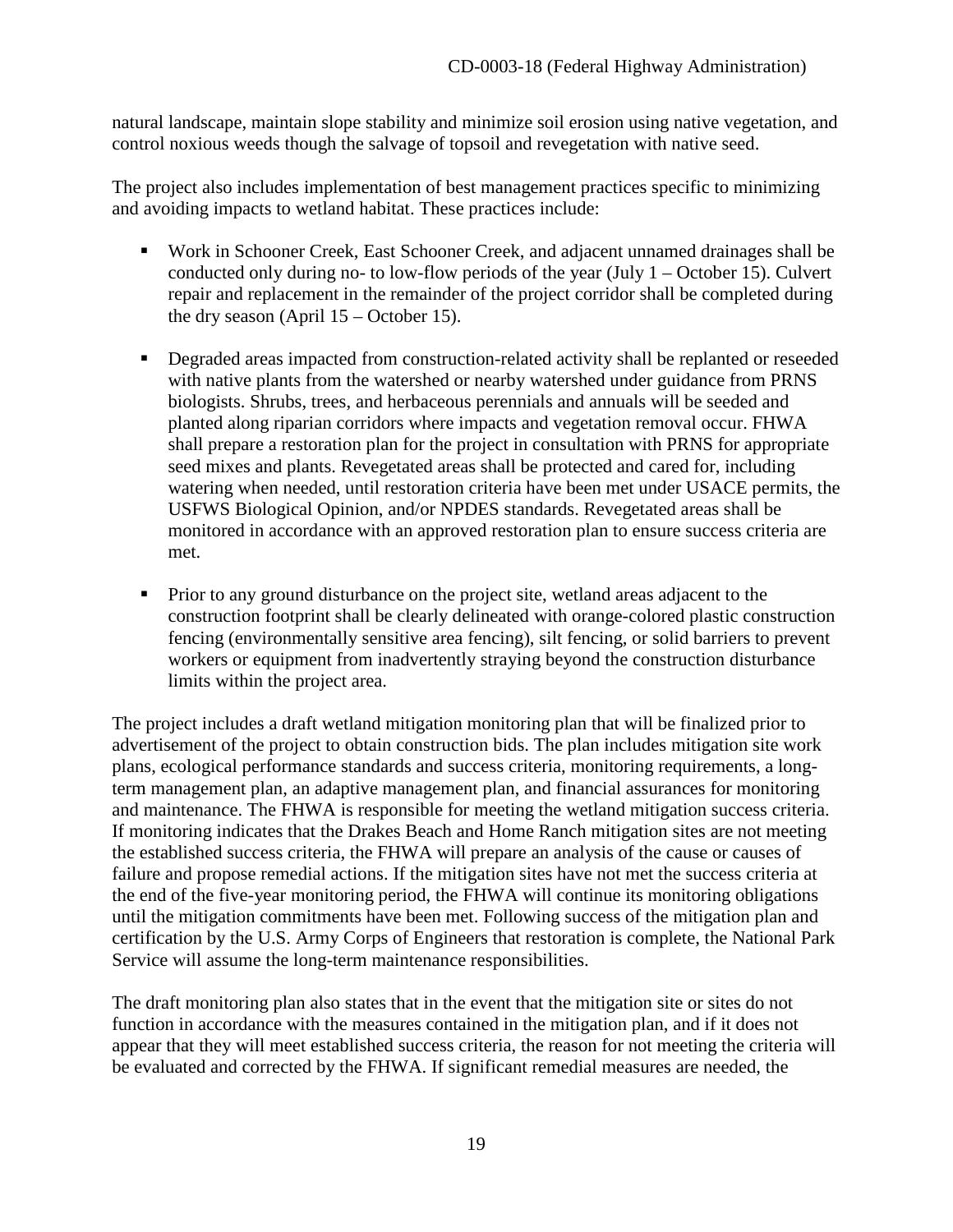FHWA will work with the Corps and other resource agencies to identify needed measures and develop an implementation plan.

To summarize, the SFDB improvement project will permanently affect 2.9 acres and temporarily affect 2.3 acres of sub-optimal habitat. The proposed wetland mitigation projects at Drakes Beach and Home Ranch will create significantly improved habitat values given their size and locations, and with improved ability to support wetland-dependent plant and animal species. In particular, the wetland creation project at Drakes Beach will partially restore a coastal wetland filled and paved over to create a parking lot in the mid-1960s. The widening of the Schooner Creek channel and restoration of a section of East Schooner Creek will markedly improve instream and riparian habitat values at these locations over existing conditions. The roadway improvements themselves will also significantly reduce ongoing damage to roadside wetlands by eliminating the need for vehicles to drive off the roadway to allow for two-way traffic, to avoid flooded segments of the road, and/or to avoid damaged sections of roadway. The Commission concludes that the proposed wetland restoration measures, along with provisions for monitoring and remediation, will adequately mitigate for the permanent and temporary effects to roadside wetland habitat from the SFDB improvement project.

#### **Conclusion**

As described above, the project is an allowable use under Section 30233(a)(4) of the Coastal Act, and it is the least environmentally damaging feasible alternative, but it will generate unavoidable permanent and temporary impacts to wetland habitats located immediately adjacent to the 12 mile-long SFDB corridor. However, these impacts will occur within the Seashore boundary, which is excluded from the federal coastal zone, will affect primarily wetlands found in roadside ditches or along roadway segments where riparian wetland habitat exists adjacent to the pavement, are minimized to the greatest extent practicable, and the project will include mitigation measures to minimize adverse effects and more than offset them with new wetland creation and enhancement. The Commission finds that the proposed project is therefore consistent with the wetland policy of the Coastal Act (Section 30233(a)).

## <span id="page-19-0"></span>**E. WATER QUALITY**

Coastal Act Section 30231 states:

*The biological productivity and the quality of coastal waters, streams, wetlands, estuaries, and lakes appropriate to maintain optimum populations of marine organisms and for the protection of human health shall be maintained and, where feasible, restored through, among other means, minimizing adverse effects of waste water discharges and entrainment, controlling runoff, preventing depletion of ground water supplies and substantial interference with surface waterflow, encouraging waste water reclamation, maintaining natural vegetation buffer areas that protect riparian habitats, and minimizing alteration of natural streams.*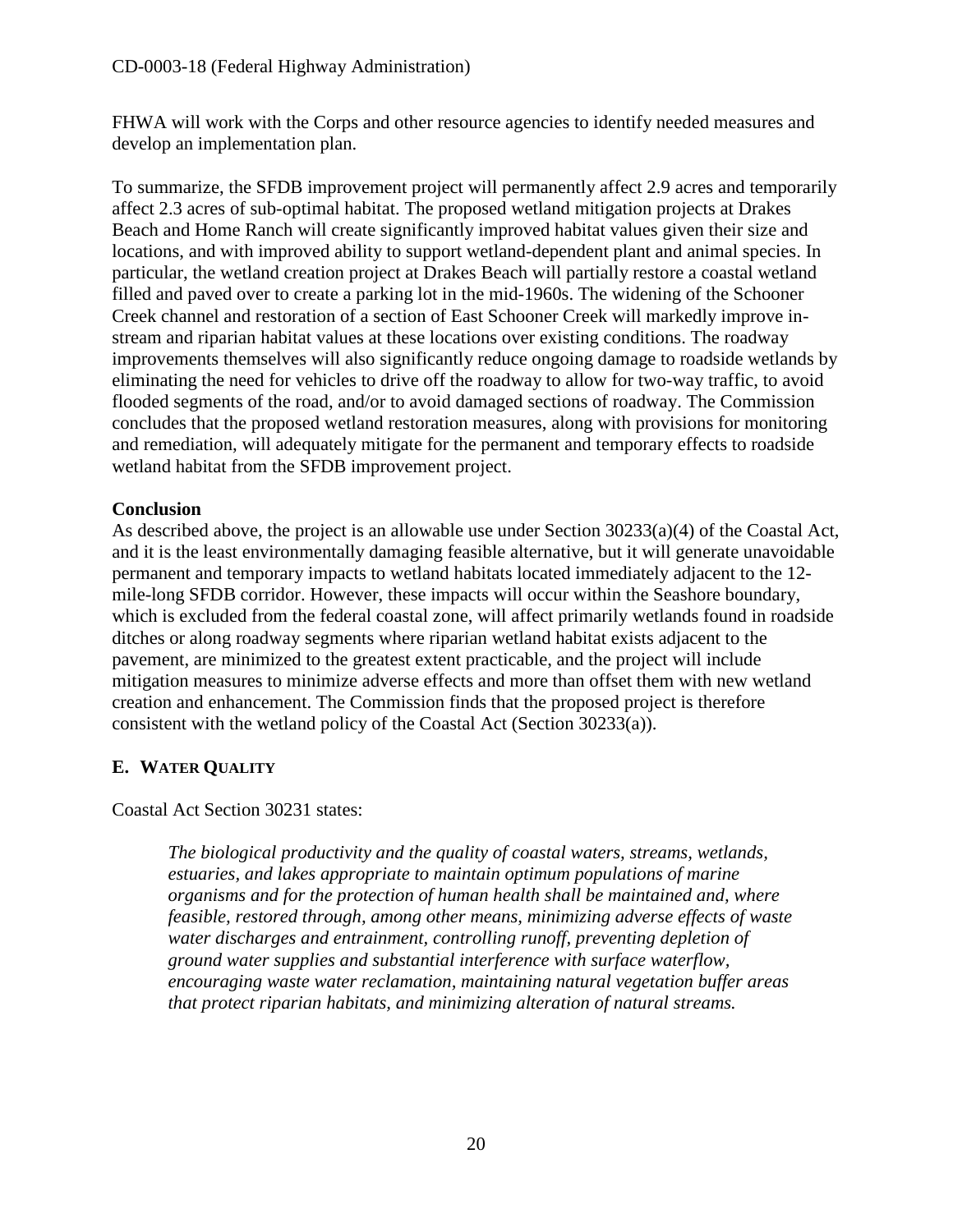Coastal Act Section 30232 states:

*Protection against the spillage of crude oil, gas, petroleum products, or hazardous substances shall be provided in relation to any development or transportation of such materials. Effective containment and cleanup facilities and procedures shall be provided for accidental spills that do occur.* 

As previously noted in Section III.A (Project Background), the proposed project is located on federal land. Nevertheless the Commission generally considers water quality effects on federal land to constitute a potential coastal zone resource effect, and in the proposed project all the waters on the site drain to the ocean. This section therefore examines project impacts to water quality, in recognition of their spillover effects, and undertakes the standard Section 30233(a) analysis of those impacts.

The 2015 *Environmental Assessment* describes the hydrology of the SFDB project corridor in the Seashore:

*PRNS contains watersheds that drain into Drakes Estero, Abbott's Lagoon, Estero de Limantour, the Pacific Ocean, and parts of Bolinas Lagoon and Tomales Bay (MCDPW 2014). Surface hydrology within the study area is influenced by direct precipitation, headwater flows, backwater flooding, sheet flow, surface seepage due to a high water table, the presence of poorly drained soils, tidal fluctuation, and surface runoff from surrounding areas. Runoff from adjacent roadways also contributes to on-site hydrology.* 

The 2015 *Environmental Assessment* and the 2018 *Supplemental Environmental Assessment* concluded that the proposed 5.5-acre increase in impervious surface from rehabilitation and sectional widening of SFDB (a 17 percent increase in the project area) could affect water quality within the study area by increasing the velocity and amount of storm water runoff. However, the 2015 *Environmental Assessment* states that because the Seashore contains ample impervious surface given its limited development, and because a coastal watershed assessment indicated impervious surface was a low stressor to sub-watersheds within the Seashore, the increase in impervious surface is expected to have minimal impacts to water quality within the study area watersheds.

The project would maintain or restore natural drainage patterns by repairing, replacing, and upsizing culverts where necessary. Removing excess sediment at the existing East Schooner Creek culvert and replacing it with an adequately sized box culvert is expected to restore a more natural stream flow regime in this area. Stabilizing the bank of East Schooner Creek is expected to halt on-going erosion and improve water quality by reducing the amount of sediment and siltation within and downstream of this section of the channel. Replacement of the two existing culverts at Schooner Creek with a 57-foot-long free-span bridge and increasing the channel width by 36 feet would also improve drainage, tidal dynamics, and water quality and contribute to restoring them to more natural conditions. Removal of two acres of the Drakes Beach parking lot will restore wetland habitat filled in the mid-1960s and will reduce by two acres the aforementioned 5.5-acre increase in impervious surface from SFDB improvements.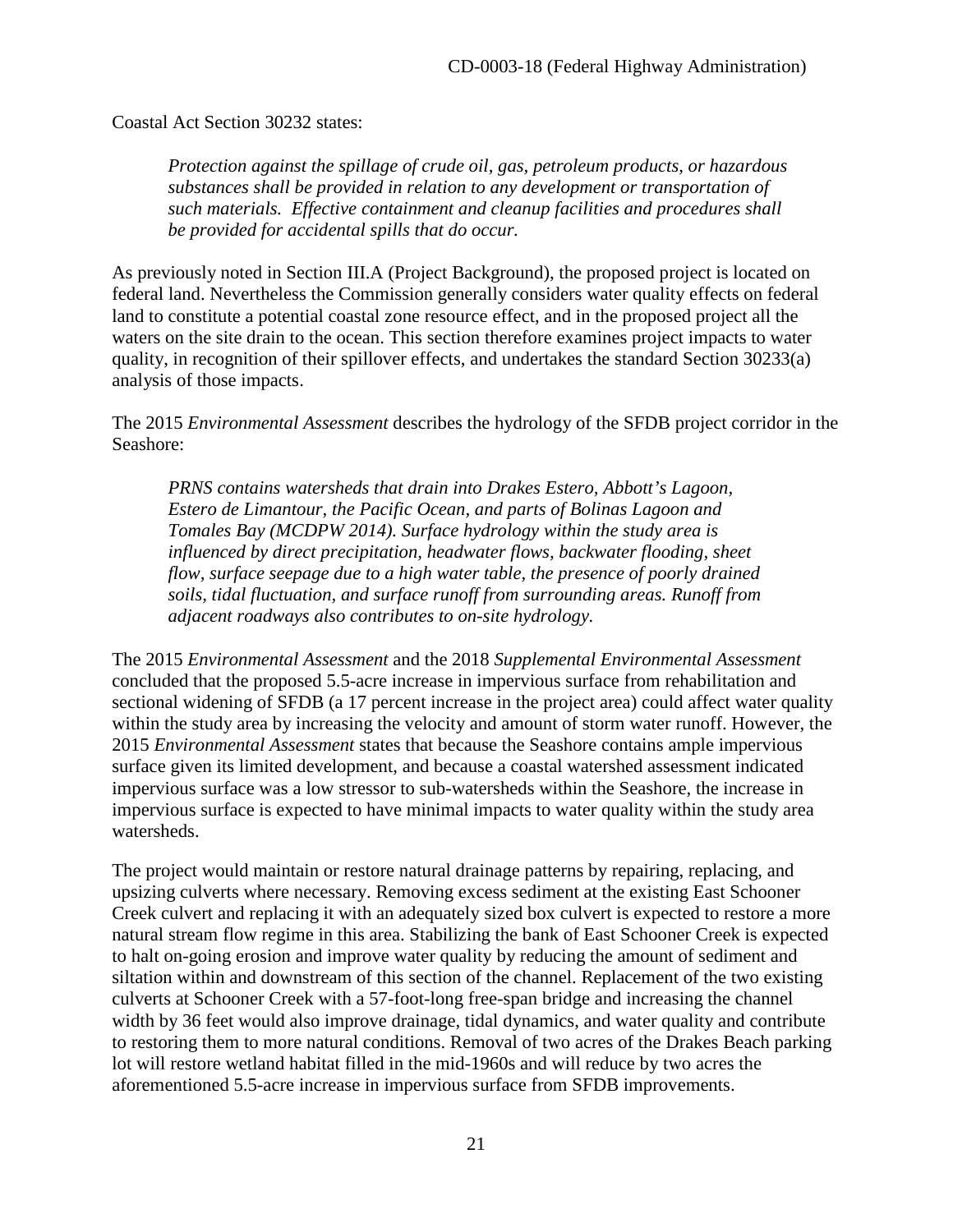#### CD-0003-18 (Federal Highway Administration)

The 2015 *Environmental Assessment* states that construction activities, particularly work within Schooner Creek and East Schooner Creek and soil disturbance adjacent to SFDB, would temporarily increase storm water runoff and sedimentation into surface waters. However, construction work at these locations would only occur during the July 1 to October 15 low-flow time period, and work areas would be isolated from flowing water by the construction of temporary cofferdams or similar structures. Once work zones are isolated from flowing water and appropriate best management practices are in place, suspended sediment levels typically return to background levels. Prior to the start of construction, a 401 Water Quality Certification and a National Pollutant Discharge Elimination System (NPDES) permit would be obtained. As part of the NPDES permit, a Storm Water Pollution Prevention Plan (SWPPP) would be developed to reduce potential water quality impacts during construction. Implementation of avoidance, minimization, and mitigation measures in the SWPPP would ensure that any degradation of water quality would be temporary and less than significant, and that biological productivity and quality of coastal waters would be maintained for wildlife, aquatic species, and the protection of human health. In addition, post-construction storm water treatment, including bio-swales and bio-strips, are also incorporated into the project to treat runoff from additional impervious surface arising from roadway improvements.

The subject consistency determination, 2015 *Environmental Assessment*, 2018 *Supplemental Environmental Assessment*, and the 2018 *Joint Aquatic Resource Permit Application* all reference a comprehensive list of construction best management practices (BMPs) incorporated into the project to avoid and minimize potential adverse effects on water quality. These measures include, but are not limited to, spill avoidance and control measures and equipment, soil erosion control measures and equipment, compliance with the California Stormwater BMP Handbook, development of a Rain Event Action Plan to prevent pollutants or sediments from reaching waterways during a rain event, restoration and revegetation plans for disturbed areas, and fencing of environmentally sensitive areas to avoided inadvertent ground disturbance and sediment discharge into waterways and drainages.

#### **Conclusion**

With implementation of avoidance and minimization measures as discussed above, the FHWA concluded that temporary and permanent adverse impacts to water quality within and adjacent to the project area would be less than significant. The Commission agrees and also finds that the proposed project, including elements to reduce streambank erosion and thus improve water quality in Schooner and East Schooner Creeks (which converge and then empty into Drakes Estero which directly connects with the ocean waters of Drakes Bay), would not cause significant adverse water quality impacts to coastal waters. Therefore, the Commission finds that the proposed project is consistent with the water quality protection policies of the Coastal Act (Sections 30231 and 30232).

#### <span id="page-21-0"></span>**F. PUBLIC ACCESS AND RECREATION**

Coastal Act Section 30210 states:

*In carrying out the requirement of Section 4 of Article X of the California Constitution, maximum access, which shall be conspicuously posted, and*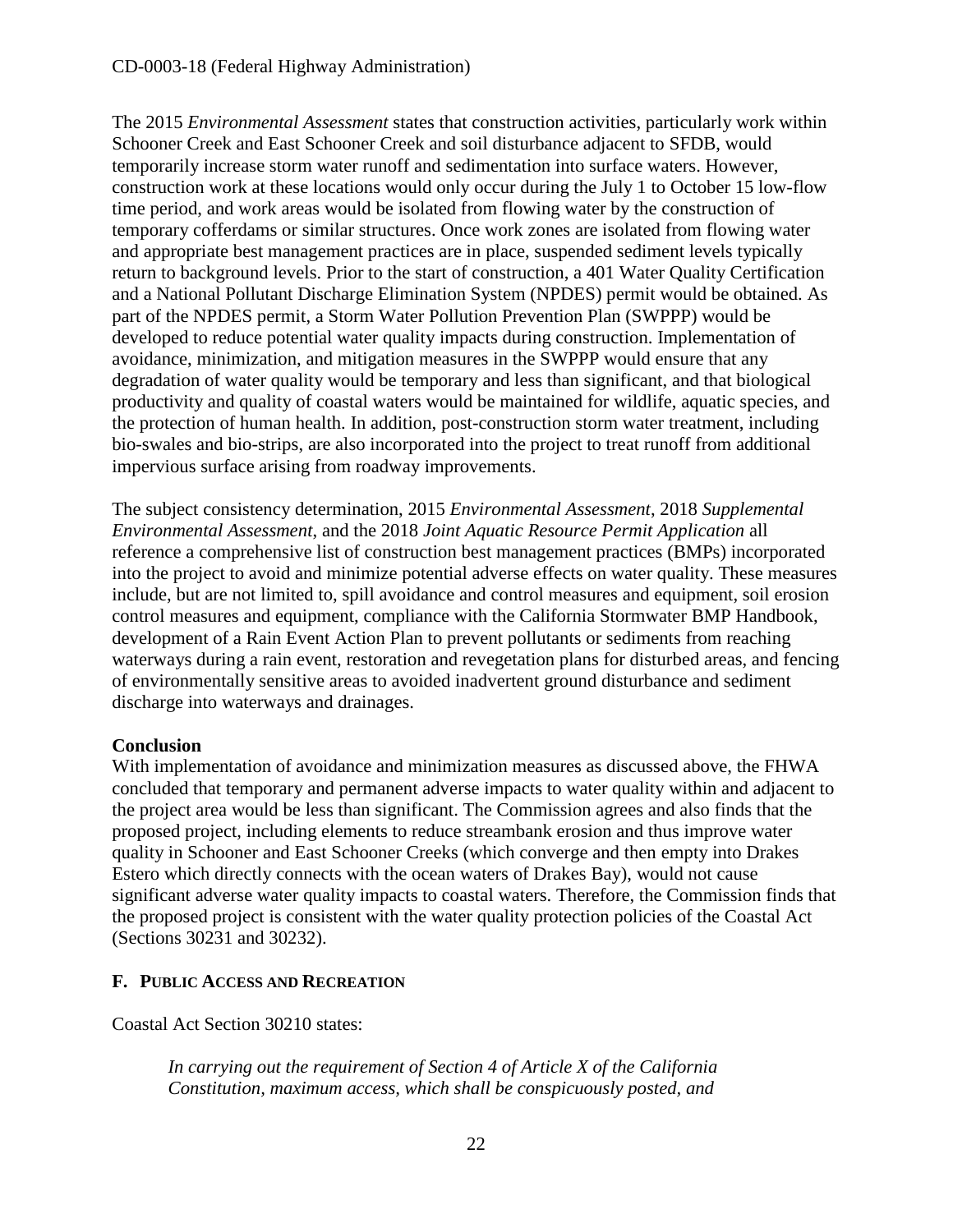*recreational opportunities shall be provided for all the people consistent with public safety needs and the need to protect public rights, rights of private property owners, and natural resource areas from overuse.* 

Coastal Act Section 30213 states in part:

*Lower cost visitor and recreational facilities shall be protected, encouraged, and, where feasible, provided. Developments providing public recreational opportunities are preferred.* 

Coastal Act Section 30220 states:

*Coastal areas suited for water-oriented recreational activities that cannot readily be provided at inland water areas shall be protected for such uses.* 

Coastal Act Section 30221 states:

*Oceanfront land suitable for recreational use shall be protected for recreational use and development unless present and foreseeable future demand for public or commercial recreational activities that could be accommodated on the property is already adequately provided for in the area.* 

Coastal Act Section 30223 states:

*Upland areas necessary to support coastal recreational uses shall be reserved for such uses, where feasible.* 

SFDB is the primary access road to recreational areas within the Seashore (**[Exhibit 1](https://documents.coastal.ca.gov/reports/2018/11/F13b/F13b-11-2018-exhibits.pdf)**). The deteriorating condition of the roadway, and continual flooding of segments of the roadway, causes SFDB to be closed or reduced to one lane of traffic periodically during the year at certain locations and with increasing frequency. Traffic delays will occur during construction along the roadway but one lane of traffic will remain open (with a maximum 30-minute delay). However no construction work will occur on weekends except in rare circumstances, with approval from the NPS, and with two weeks advanced notice from the FHWA prior to any proposed weekend work. The FHWA will also provide this notice to the Commission. The Drakes Beach parking lot will be reconfigured from 399 spaces to 314 spaces, a reduction of approximately 21 percent, in order to implement the wetland restoration project at this location. The FHWA and NPS report that parking demand at this location exceeds the existing number of spaces on fewer than ten days per year. The consistency determination states that:

*During these heavy visitor use periods, the NPS operates its Winter Shuttle Bus System from Drakes Beach parking lot from the end of December through late March or early April on weekends and federal holidays. During peak whale watching season, which typically occurs five to six weekends per year, any overflow would be directed to South Beach parking lot. Visitors directed to the South Beach parking lot would be required to ride the shuttle to visit the Kenneth*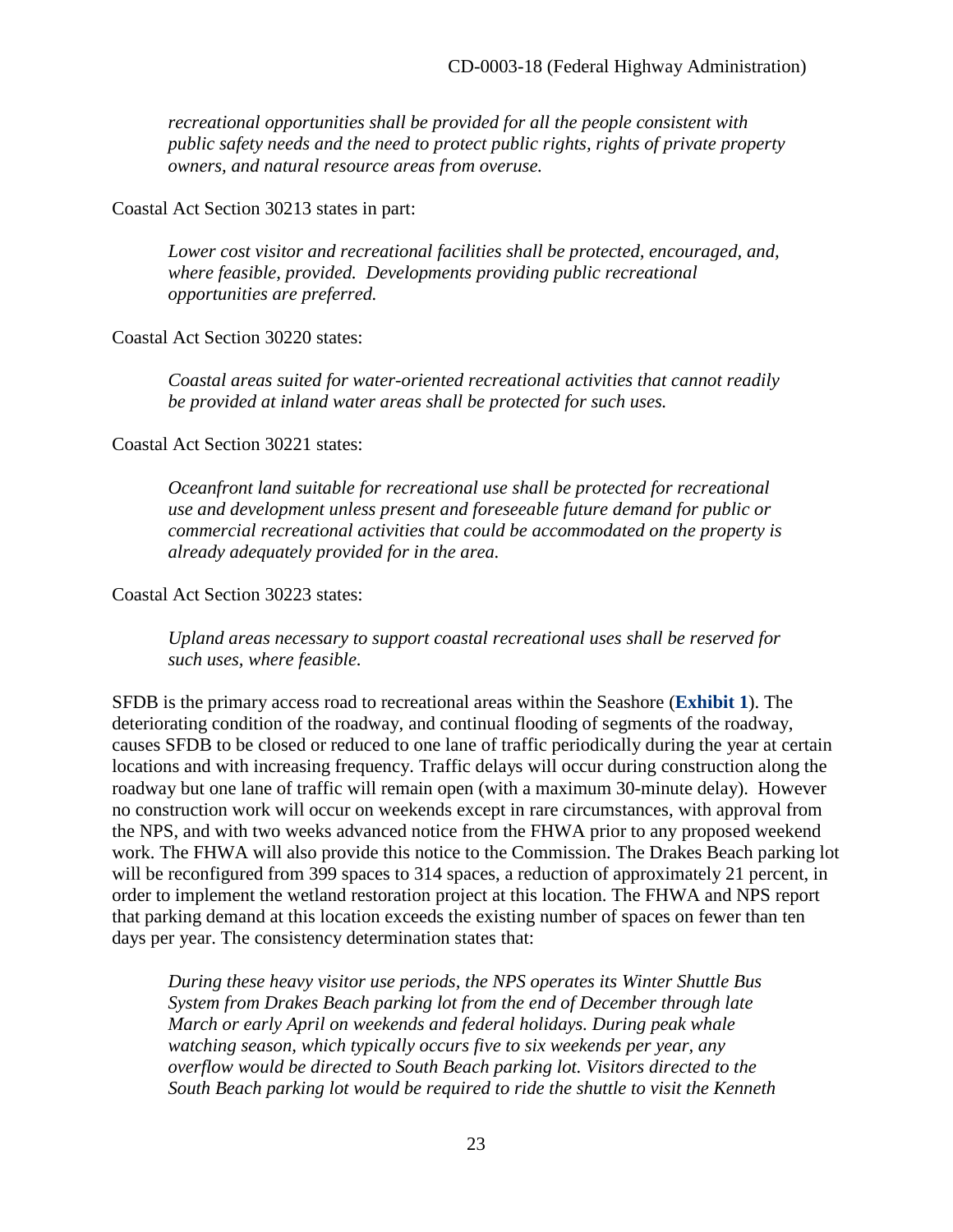*C. Patrick Visitor Center, Drakes Beach, or the Peter Behr Overlook Trail. Therefore, public access to the coastal resources at Drakes Beach would continue to be provided.* 

During construction of the roadway bridge over Schooner Creek, passage through the existing twin culverts by kayakers will be prohibited due to the replacement of the culverts with the new free-span bridge. Kayaking would still be allowed up- and down-stream of the construction zone. Following construction, the increased channel width and vertical clearance beneath the bridge will provide improved and safer recreational boating at this location.

Rehabilitating SFDB with a new roadway surface, a consistent roadway width, improved sight distances, widened shoulders, and curve modifications would enhance safety for motorists and bicyclists traveling within the Seashore. While the proposed project would generate temporary short term inconveniences to public access and recreation during construction periods, these effects are unavoidable and more than offset by the project's overall long-term improvements to public access and recreation. Therefore, the Commission finds that the proposed SFDB roadway improvements and wetland restoration at Drakes Beach would not adversely affect public access and recreation, and that the project is consistent with the public access and recreation policies of the Coastal Act (Sections 30210, 30213, 30220, 30221, and 30223).

#### <span id="page-23-0"></span>**G. VISUAL RESOURCES**

Coastal Act Section 30251 states:

*The scenic and visual qualities of coastal areas shall be considered and protected as a resource of public importance. Permitted development shall be sited and designed to protect views to and along the ocean and scenic coastal areas, to minimize the alteration of natural land forms, to be visually compatible with the character of surrounding areas, and, where feasible, to restore and enhance visual quality in visually degraded areas. New development in highly scenic areas such as those designated in the California Coastline Preservation and Recreation Plan prepared by the Department of Parks and Recreation any by local government shall be subordinate to the character of its setting.* 

The 2015 *Environmental Assessment* for the proposed project describes the visual landscape along the 12-mile-long project corridor:

*The visual character of the northern portion of the study area consists of the densely vegetated steep hills and ravines of Inverness Ridge. The wooded hillsides include various pine trees and shrubs growing up to the edge of SFDB. The steep hills constrain views from the road to the foreground and middleground. Traveling south on SFDB, the area's visual character transitions to more open views of flatter rolling hills and the low-lying coastal salt marsh of Schooner Bay, with vegetation such as saltgrass and saltmarsh bulrush. The majority of the study area farther south is characterized by views of flatter areas and rolling hills covered with prairie grass and patches of shrubs stretching into the distance, with*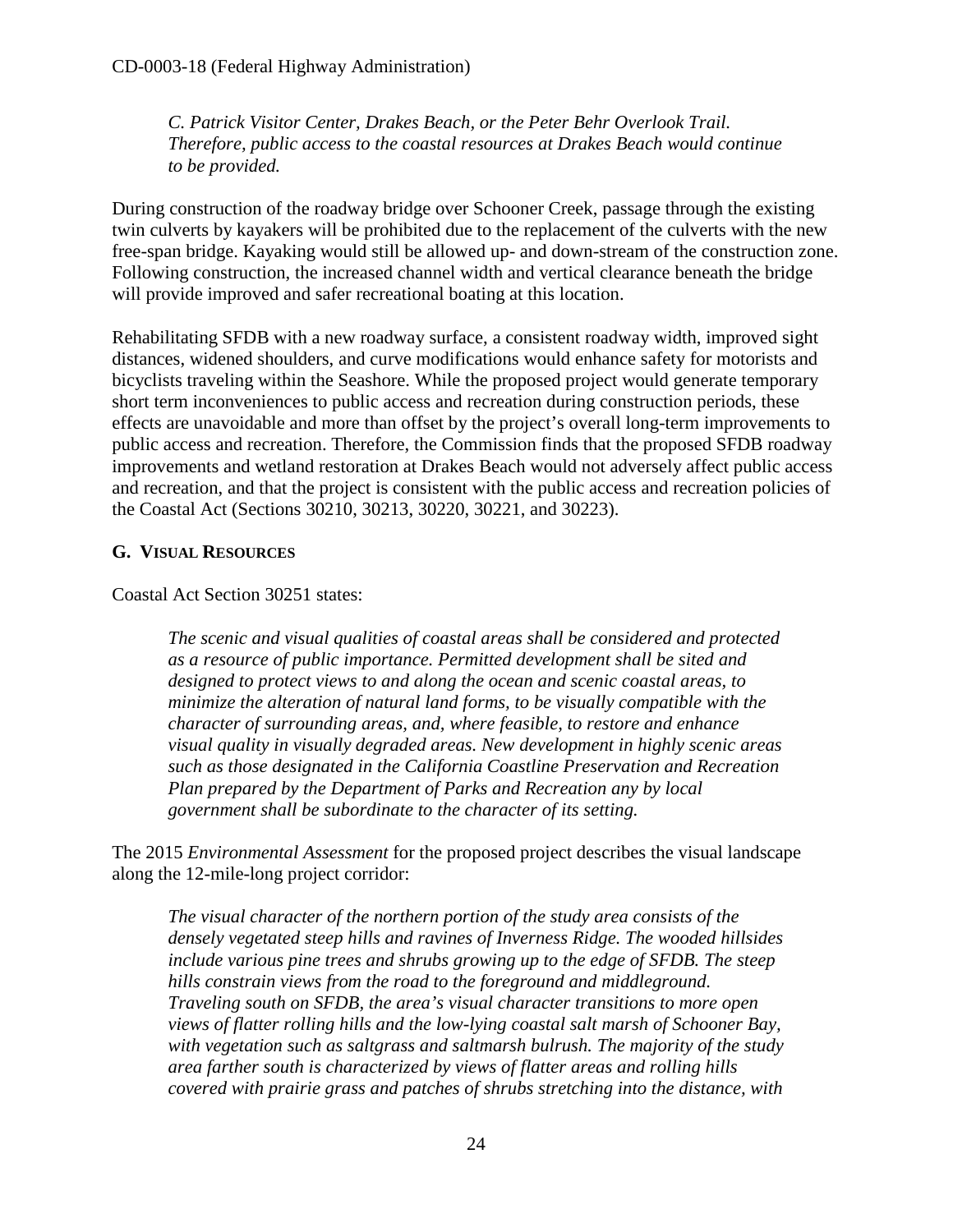*unobstructed views of the open sky and distant views of the Pacific Ocean and coastlines. This rural landscape includes views of large expanses of pastureland and sparsely scattered groups of farm and ranch buildings, including farmhouses and assorted outbuildings, pasture fencing, farm vehicles, and grazing livestock. Views of power poles, power lines, and wood and barbed wire fencing are common along SFDB throughout the study area.* 

The consistency determination further states that:

*. . . views to and along the ocean and scenic coastal areas would remain intact, and the alteration of natural land forms would be minimized and would be visually compatible with the character of surrounding areas. Modifications to SFDB would remain subordinate to the character of its setting, as described in Section 3.6.3.2 of the 2015 EA/IS. Although slightly widened, SFDB would be maintained as a two-lane roadway, and views would not be obstructed. Revegetated roadsides would not interfere with public views to and along the coast, and native plant material would be used to restore disturbed areas to existing conditions.* 

The FHWA states in its consistency determination that visual quality effects would be primarily related to slightly enlarged cut slopes and vegetation removal along segments of SFDB, necessary in order to provide a consistent and safe 24-foot-wide roadway. All disturbed areas would be revegetated with native plants and restored to pre-construction conditions. The removal of a portion of the Drakes Beach parking lot and restoring two acres of the former wetland buried by construction of the parking lot in the mid-1960s would actually serve as an improvement to the natural and scenic landscape along the shoreline. Views to this area from offshore waters would be improved by the elimination of asphalt and restoration of wetland vegetation and water features. Therefore, the Commission finds that the proposed SFDB roadway improvements and wetland restoration at Drakes Beach would not adversely affect scenic visual resources of the coastal zone, and that the project is consistent with the visual resource protection policy of the Coastal Act (Section 30251).

#### <span id="page-24-0"></span>**H. CULTURAL RESOURCES**

Coastal Act Section 30244 states:

*Where development would adversely impact archaeological or paleontological resources as identified by the State Historic Preservation Officer, reasonable mitigation measures shall be required.* 

The consistency determination includes an examination of potential cultural resources within the project area and potential effects to those resources from the SFDB improvement project. Cultural resources surveys were completed for the project by Far Western Anthropological Research Group, Inc. and JRP Historical Consulting, LLC, in 2015 and 2017, respectively. The area of potential effect (APE) originally analyzed is the 60-foot-wide corridor following the SFDB centerline with expanded areas that include pull-outs, parking areas, and construction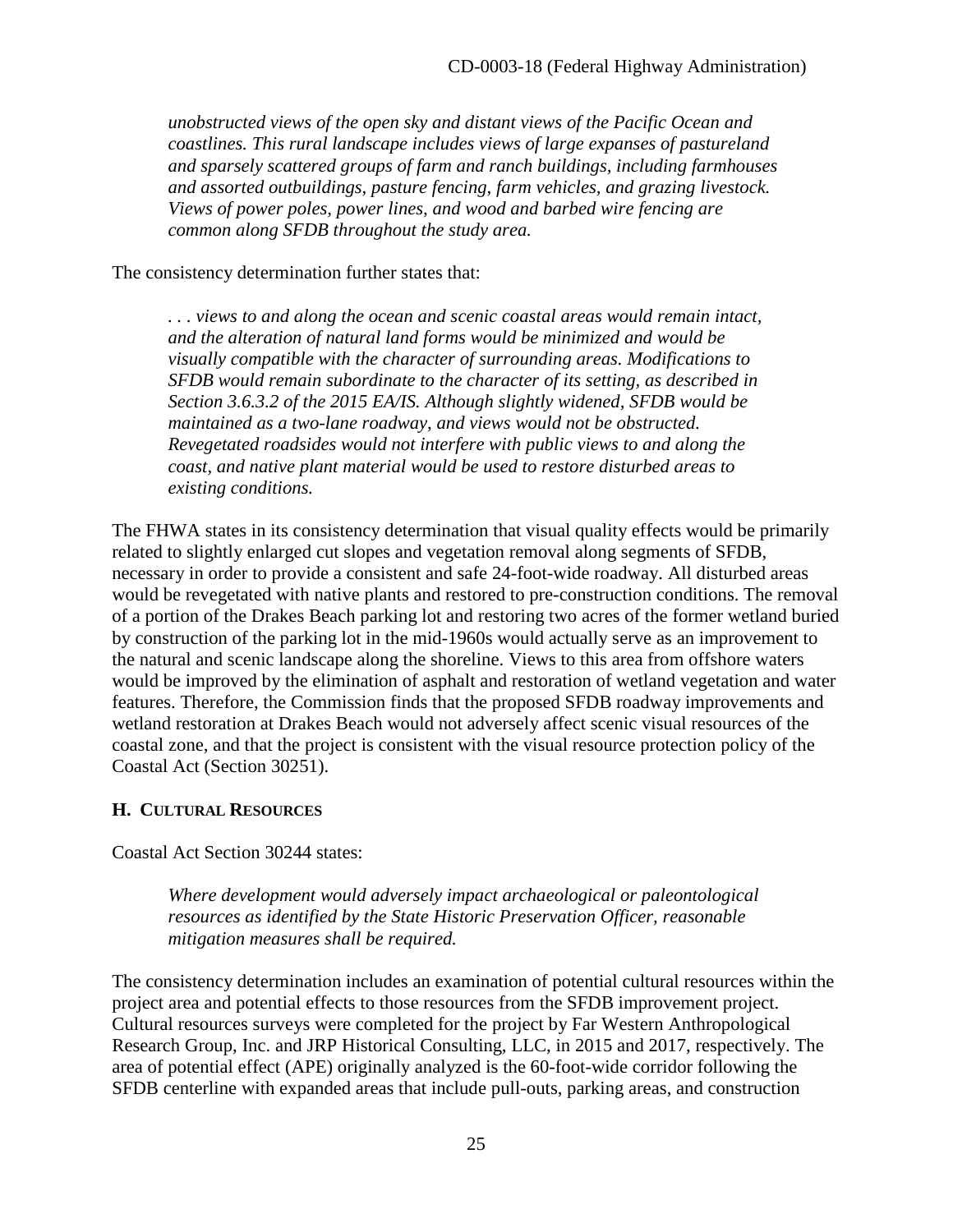easements. The APE was later expanded to include the Drakes Beach parking lot and the Home Ranch pond mitigation sites. The 2018 *Supplemental Environmental Assessment* for the project reported that:

*A records search, field inventory, assessment of the potential for buried archaeological deposits, and an Extended Phase I subsurface survey was conducted for the expanded APE. The records search demonstrated that no previously recorded sites had been identified in the expanded APE. During the intensive archaeological pedestrian survey, only a single isolate – a historic-era partially collapsed livestock watering trough – was identified.* 

*. . .* 

*With regard to archaeological resources, the Drakes Beach parking lot contains Holocene-era sediments that have a high potential of covering sites more than 600 years old. An Extended Phase I subsurface study was conducted at this location. No buried soils or materials consistent with human habitation were identified (Ruby and Murphy 2017.* 

The FHWA has communicated with the Federated Indians of Graton Rancheria regarding the proposed project since 2013, as the project is located within the Tribe's ancestral territory. No substantive comments were received by the FHWA to date. The FHWA made a finding that the project would not adversely affect cultural resources, and the State Historic Preservation Officer (SHPO) concurred with this finding on September 15, 2015, and again on February 23, 2018 (for the project modifications at Drakes Beach and Home Ranch). The Commission staff mailed a letter to the Federated Indians of Graton Rancheria on October 5, 2018, stating that a consistency determination for the proposed project would be heard by the Commission at its November 2018 meeting, and requesting information on any Tribal cultural or historical sites within or adjacent to the project corridor. No response was received as of October 24, 2018.

Based on the cultural resource inventory and evaluation work undertaken by the FHWA within the project area, and the finding made by SHPO, the Commission agrees with the FHWA that the proposed project is designed to not adversely affect cultural resources and is therefore consistent with the cultural resource policy of the Coastal Act (Section 30244).